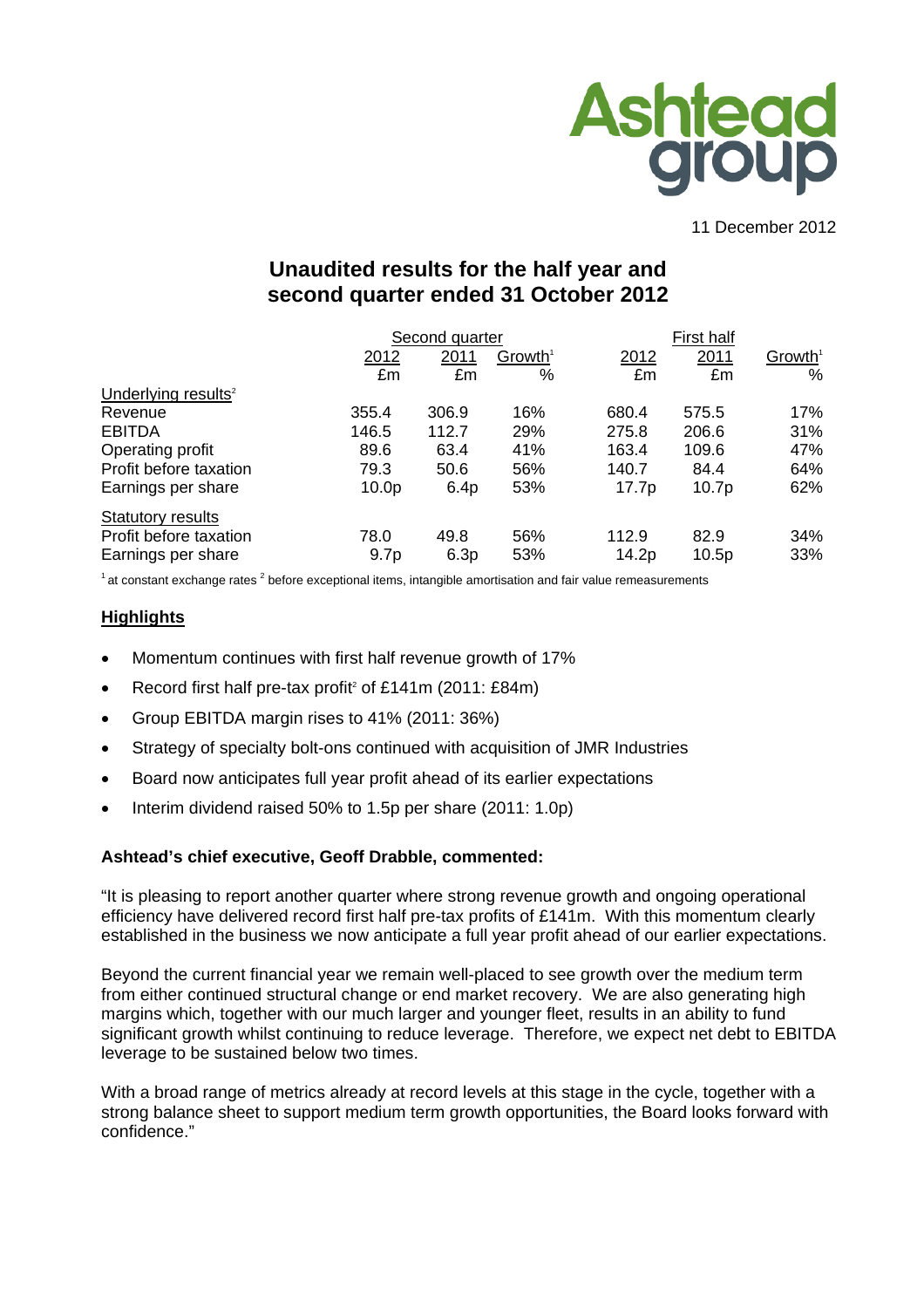Contacts:

| Geoff Drabble<br>Suzanne Wood | Chief executive<br>Finance director | +44 (0)20 7726 9700  |
|-------------------------------|-------------------------------------|----------------------|
| <b>Brian Hudspith</b>         | Maitland                            | +44 (0) 20 7379 5151 |

Geoff Drabble and Suzanne Wood will host a meeting for equity analysts to discuss the results and outlook at 9.00am on Tuesday 11 December at the offices of UBS at 1 Finsbury Avenue, London, EC2M 2PP. This meeting will be webcast live for the information of shareholders and investors via the Company's website at www.ashtead-group.com and there will also be a replay available via the website from shortly after the meeting concludes. A copy of the announcement and slide presentation used for the meeting will also be available for download on the Company's website. There will, as usual, also be a separate call for bondholders at 3.00pm UK time (10.00am EST).

Analysts and bondholders have already been invited to these meetings but any eligible person not holding an invitation should contact Astrid Wright at Maitland, on 020 7379 5151.

#### *Forward looking statements*

*This announcement contains forward looking statements. These have been made by the directors in good faith using information available up to the date on which they approved this report. The directors can give no assurance that these expectations will prove to be correct. Due to the inherent uncertainties, including both business and economic risk factors underlying such forward looking statements, actual results may differ materially from those expressed or implied by these forward looking statements. Except as required by law or regulation, the directors undertake no obligation to update any forward looking statements whether as a result of new information, future events or otherwise.*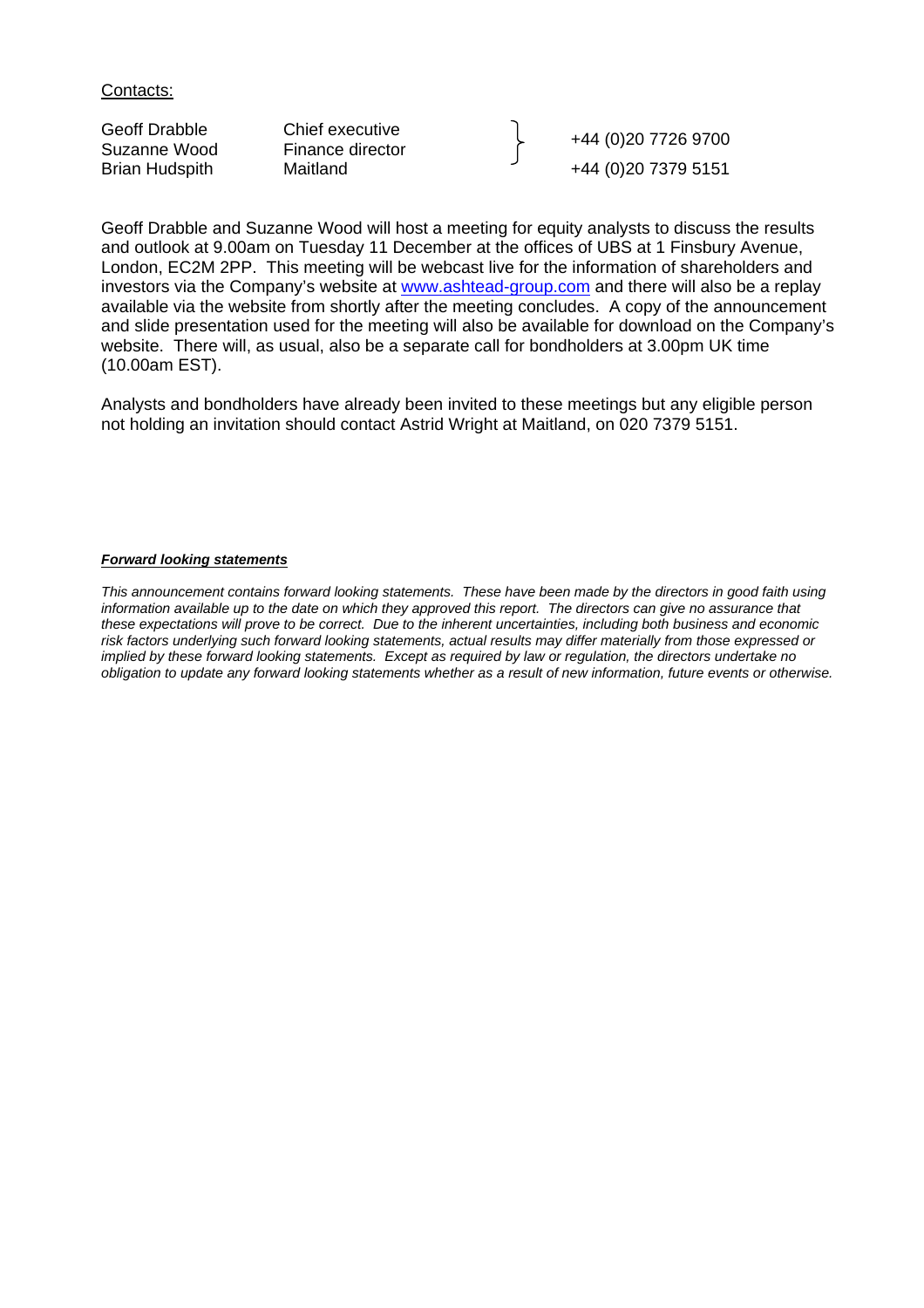### **First half results**

|                                                                                                                                                                                                                                            |                         | Revenue                |                                 | <b>EBITDA</b>                   | Operating profit                                                    |                                         |
|--------------------------------------------------------------------------------------------------------------------------------------------------------------------------------------------------------------------------------------------|-------------------------|------------------------|---------------------------------|---------------------------------|---------------------------------------------------------------------|-----------------------------------------|
|                                                                                                                                                                                                                                            | 2012                    | 2011                   | 2012                            | <u>2011</u>                     | 2012                                                                | 2011                                    |
| Sunbelt in \$m                                                                                                                                                                                                                             | 913.2                   | <u>775.8</u>           | 394.8                           | 296.2                           | <u>254.1</u>                                                        | <u>173.5</u>                            |
| Sunbelt in £m<br>A-Plant<br>Group central costs                                                                                                                                                                                            | 576.8<br>103.6<br>680.4 | 481.8<br>93.7<br>575.5 | 249.5<br>30.8<br>(4.5)<br>275.8 | 183.9<br>26.1<br>(3.4)<br>206.6 | 160.5<br>7.4<br>(4.5)<br>163.4                                      | 107.8<br>5.3<br>(3.5)<br>109.6          |
| Net financing costs                                                                                                                                                                                                                        |                         |                        |                                 |                                 | (22.7)                                                              | (25.2)                                  |
| Profit before tax, exceptionals,<br>remeasurements and amortisation<br><b>Exceptional items</b><br>Fair value remeasurements<br>Amortisation<br>Profit before taxation<br>Taxation<br>Profit attributable to equity holders of the Company |                         |                        |                                 |                                 | 140.7<br>(18.0)<br>(7.4)<br>(2.4)<br>112.9<br>(41.8)<br><u>71.1</u> | 84.4<br>(1.5)<br>82.9<br>(30.7)<br>52.2 |
| <b>Margins</b><br><b>Sunbelt</b><br>A-Plant<br>Group                                                                                                                                                                                       |                         |                        | 43.2%<br>29.8%<br>40.5%         | 38.2%<br>27.9%<br>35.9%         | 27.8%<br>7.1%<br>24.0%                                              | 22.4%<br>5.6%<br>19.0%                  |

The trends seen in the first quarter continued in the second quarter. As a result, Group revenue improved 18% in the first half reflecting predominantly strong growth in fleet on rent and yield in the US. Sunbelt's rental revenue grew 17% to \$811m (2011: \$694m), including a 10% increase in fleet on rent and a 5% improvement in yield. In the UK, A-Plant's first half rental revenue grew by 8% to £92m (2011: £86m) including 9% growth in average fleet on rent offset by a 2% yield decline.

Total revenue growth for the Group included used equipment sales revenue of £48m (2011: £37m) as we increased capital expenditure and continued to reduce the fleet age.

Sunbelt delivered a strong EBITDA margin of 43% (2011: 38%) in the first half resulting from the high 'drop through' of rental revenue to profit as we continue to benefit from improved operational efficiency. As a result, EBITDA rose to \$395m (2011: \$296m) and operating profit to \$254m (2011: \$174m). A-Plant's operating profit rose to £7m (2011: £5m).

Exceptional financing costs of £18m (including cash costs of £13m) related to the redemption of our \$550m 9.0% senior secured notes in the first quarter. The refinancing of these notes with the \$500m 6.5% senior secured notes maturing in 2022 will generate an annual saving in our finance cost of circa £8m.

There is also a non-cash charge of £7m relating to the remeasurement to fair value of the early repayment options in our long term debt. This charge follows the recognition of a £7m credit related to the \$550m senior secured notes in Q4 last year which reflected our ability to issue similar debt at a lower interest rate as we did in June.

As a result, statutory profit before tax was £113m (2011: £83m). The effective tax rate on the underlying pre-tax profit was 37% (2011: 37%). Underlying earnings per share grew 65% to 17.7p (2011: 10.7p), whilst basic earnings per share were 14.2p (2011: 10.5p).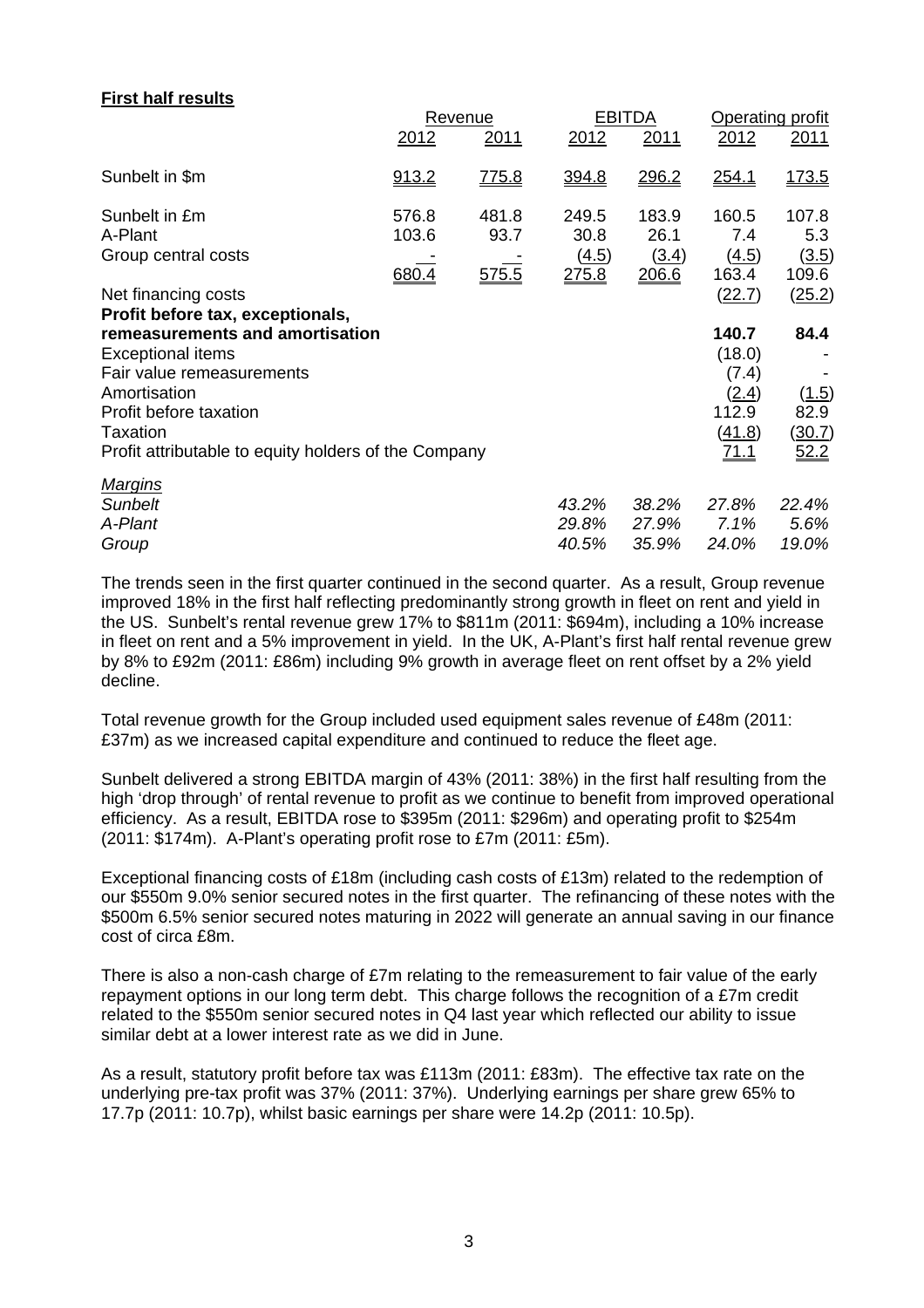#### **Capital expenditure**

Capital expenditure in the first half of the year was £341m gross and £288m net of disposal proceeds (2011: £253m gross and £212m net) as we maximised the benefit of new fleet investment during the seasonally stronger summer months. As a result of this investment, the Group's rental fleet at 31 October 2012 at cost was £2.1bn with a reduced age of 32 months (2011: 39 months).

Sunbelt's fleet size at 31 October was \$2.7bn. This larger fleet supported strong fleet on rent growth of 10% year on year. Utilisation improved throughout the period as we put the new equipment out on rent and reached last year's peak levels in October. Average first half physical utilisation was 72% (2011: 73%).

For the year as a whole we anticipate gross capital expenditure of £500m and net payments after disposal proceeds of £400m.

#### **Return on Investment**

Sunbelt's pre-tax return on investment<sup>1</sup> in the 12 months to 31 October 2012 continued to improve to 16.4% (2011: 12.0%), well ahead of the Group's pre-tax weighted average cost of capital. In the UK, return on investment remains weak at 3.6% (2011: 1.6%) reflecting continuing excess supply and weak end markets. For the Group as a whole, returns are 14.2% (2011: 9.9%).

### **Cash flow and net debt**

As expected, debt increased during the first half. This resulted from the capital expenditure to grow and renew the fleet and the usual seasonal increase in working capital that occurs as activity rises in the summer months. We expect the working capital increase to largely reverse in the second half. Net debt at 31 October 2012 was £1,069m (2011: £889m) whilst the ratio of net debt to EBITDA was 2.4 times (2011: 2.7 times).

The Group's debt package remains well structured to enable us to take advantage of prevailing end market conditions. Following the issue of the new 6.5% \$500m senior secured notes due in 2022, the Group's debt facilities are committed for an average of 5.2 years. At 31 October 2012, ABL availability was \$685m - substantially above the \$216m level at which the Group's entire debt package is covenant free.

#### **Dividend**

In line with its policy of providing a progressive dividend having regard to both underlying profit and cash generation and to sustainability through the economic cycle, the Board has declared an interim dividend of 1.5p per share (2011: 1.0p per share). This will be paid on 6 February 2013 to shareholders on record on 18 January 2013.

#### **Current trading and outlook**

Our strong performance continued into November with Sunbelt's rental revenue being 26% ahead of the prior year. Whilst there was no impact from Hurricane Sandy in the Q2 results, in November we estimate that approximately 5% of the year on year improvement can be attributed to this one-off event.

 $1$  Operating profit divided by the sum of net tangible and intangible fixed assets, plus net working capital but excluding net debt, deferred tax and fair value remeasurements.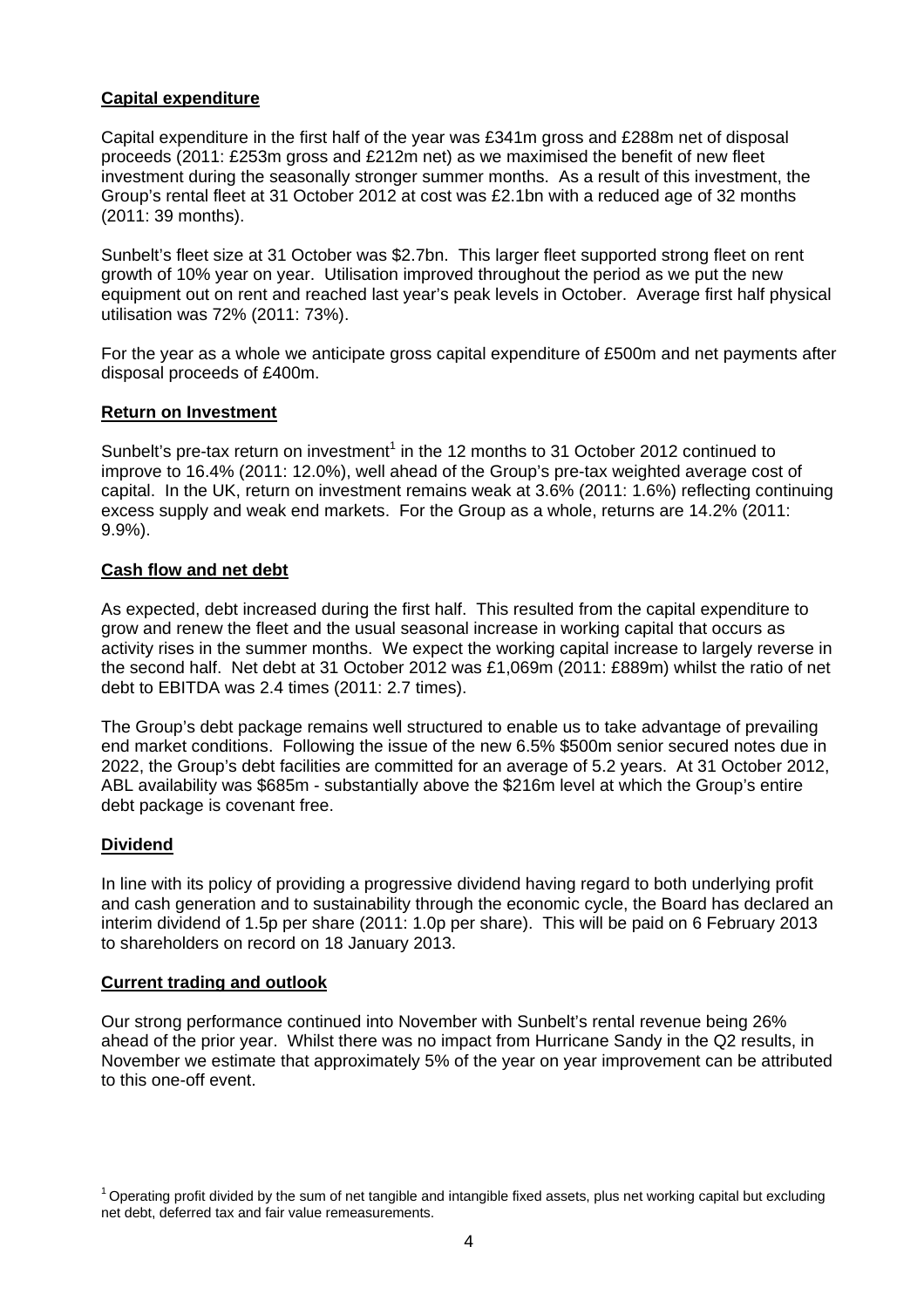With this momentum clearly established in the business we now anticipate a full year profit ahead of our earlier expectations.

Beyond the current financial year we remain well-placed to see further growth over the medium term from either continued structural change or end market recovery. We are also generating high margins which, together with our much larger and younger fleet, results in an ability to fund further significant growth whilst continuing to reduce leverage. Therefore, we expect net debt to EBITDA leverage to be sustained below two times.

With a broad range of metrics already at record levels at this stage in the cycle, together with a strong balance sheet to support medium term growth opportunities, the Board looks forward with confidence.

#### **Directors' responsibility statement in respect of the interim financial report**

We confirm that to the best of our knowledge:

- the consolidated set of financial statements has been prepared in accordance with IAS 34 *Interim Financial Reporting* as adopted by the EU and the International Accounting Standards Board; and
- the interim management report includes a fair review of the information required by:
	- (i) DTR 4.2.7R of the *Disclosure and Transparency Rules,* being an indication of important events that have occurred during the first six months of the financial year and their impact on the consolidated set of financial statements; and a description of the principal risks and uncertainties for the remaining six months of the year; and
	- (ii) DTR 4.2.8R of the *Disclosure and Transparency Rules,* being related party transactions that have taken place in the first six months of the current financial year and that have materially affected the financial position or performance of the entity during that period; and any changes in the related party transactions described in the last annual report that could do so.

By order of the Board of Directors 10 December 2012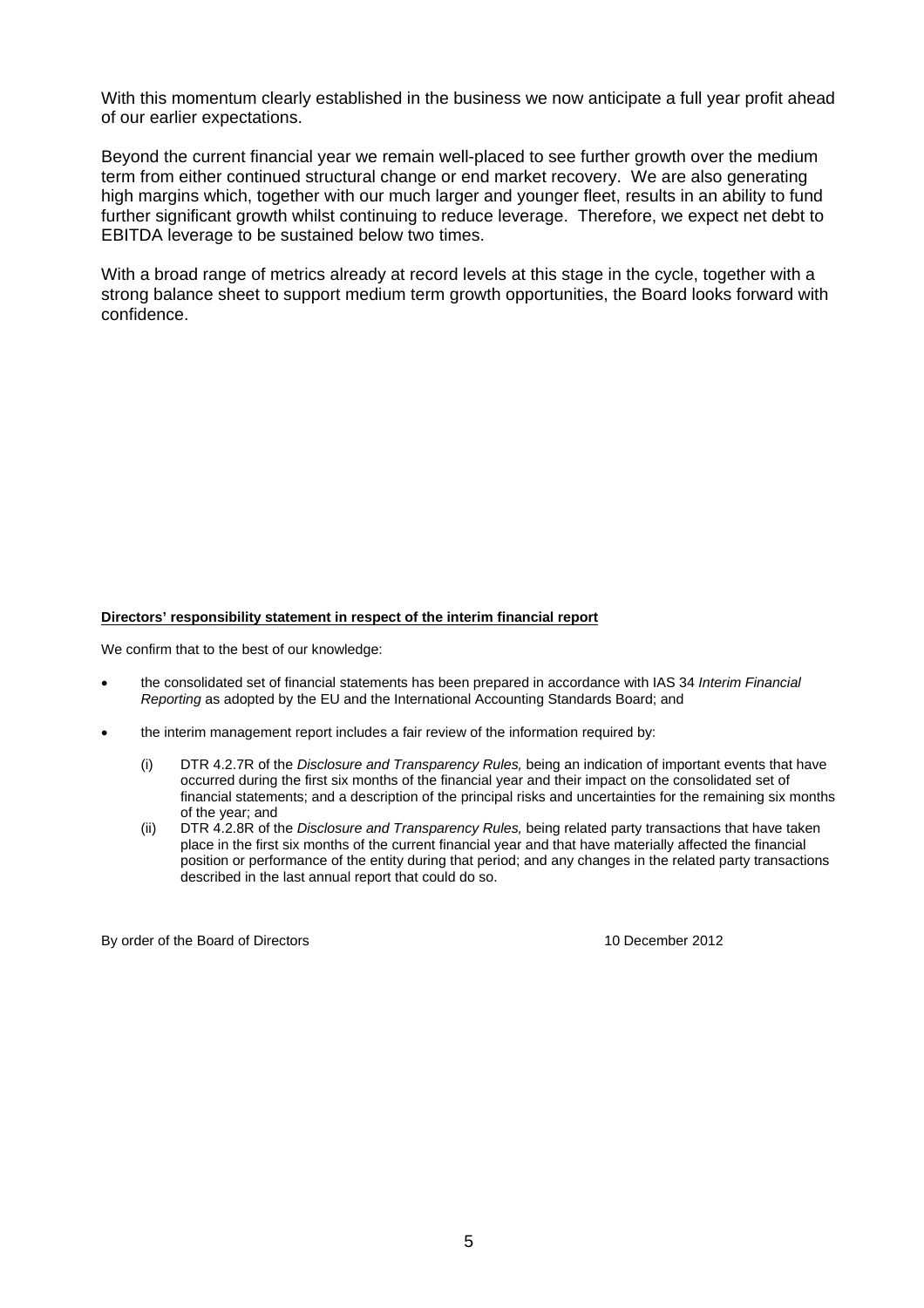### **CONSOLIDATED INCOME STATEMENT FOR THE THREE MONTHS ENDED 31 OCTOBER 2012**

|                                          | 2012                                |                          |               |                              | 2011                     |               |  |
|------------------------------------------|-------------------------------------|--------------------------|---------------|------------------------------|--------------------------|---------------|--|
| Second quarter - unaudited               | <b>Before</b><br>amortisation<br>£m | Amortisation<br>£m       | Total<br>£m   | Before<br>amortisation<br>£m | Amortisation<br>£m       | Total<br>£m   |  |
| <b>Revenue</b>                           |                                     |                          |               |                              |                          |               |  |
| Rental revenue<br>Sale of new equipment, | 315.5                               | $\overline{\phantom{m}}$ | 315.5         | 272.9                        | $\overline{\phantom{a}}$ | 272.9         |  |
| merchandise and consumables              | 13.2                                |                          | 13.2          | 11.6                         |                          | 11.6          |  |
| Sale of used rental equipment            | 26.7<br>355.4                       | $\mathbb{R}$             | 26.7<br>355.4 | 22.4<br>306.9                |                          | 22.4<br>306.9 |  |
| <b>Operating costs</b>                   |                                     |                          |               |                              |                          |               |  |
| Staff costs                              | (90.7)                              |                          | (90.7)        | (85.7)                       |                          | (85.7)        |  |
| Used rental equipment sold               | (23.0)                              |                          | (23.0)        | (19.0)                       |                          | (19.0)        |  |
| Other operating costs                    | (95.2)                              |                          | (95.2)        | (89.5)                       |                          | (89.5)        |  |
|                                          | (208.9)                             | $\sim$ $-$               | (208.9)       | <u>(194.2)</u>               | $\sim$                   | (194.2)       |  |
| <b>EBITDA*</b>                           | 146.5                               |                          | 146.5         | 112.7                        |                          | 112.7         |  |
| Depreciation                             | (56.9)                              |                          | (56.9)        | (49.3)                       |                          | (49.3)        |  |
| Amortisation of intangibles              |                                     | (1.3)                    | (1.3)         |                              | (0.8)                    | (0.8)         |  |
| <b>Operating profit</b>                  | 89.6                                | (1.3)                    | 88.3          | 63.4                         | (0.8)                    | 62.6          |  |
| Investment income                        | 1.0                                 |                          | 1.0           | 1.1                          |                          | 1.1           |  |
| Interest expense                         | (11.3)                              |                          | (11.3)        | (13.9)                       |                          | (13.9)        |  |
| <b>Profit on ordinary activities</b>     |                                     |                          |               |                              |                          |               |  |
| before taxation<br>Taxation:             | 79.3                                | (1.3)                    | 78.0          | 50.6                         | (0.8)                    | 49.8          |  |
| - current                                | (3.6)                               |                          | (3.6)         | (1.9)                        |                          | (1.9)         |  |
| - deferred                               | (26.0)                              |                          | (25.8)        | (16.7)                       | 0.3                      | (16.4)        |  |
|                                          | (29.6)                              | $\frac{0.2}{0.2}$        | (29.4)        | (18.6)                       | $\overline{0.3}$         | (18.3)        |  |
| Profit attributable to equity            |                                     |                          |               |                              |                          |               |  |
| holders of the Company                   | 49.7                                | (1.1)                    | 48.6          | 32.0                         | (0.5)                    | 31.5          |  |
| Basic earnings per share                 | 10.0p                               | (0.3p)                   | 9.7p          | 6.4p                         | (0.1p)                   | 6.3p          |  |
| Diluted earnings per share               | 9.7p                                | (0.2p)                   | 9.5p          | 6.3p                         | (0.1p)                   | 6.2p          |  |

\* EBITDA is presented here as an additional performance measure as it is commonly used by investors and lenders.

All revenue and profit for the period is generated from continuing activities.

Details of principal risks and uncertainties are given in the Review of Second Quarter, Balance Sheet and Cash Flow accompanying these interim financial statements.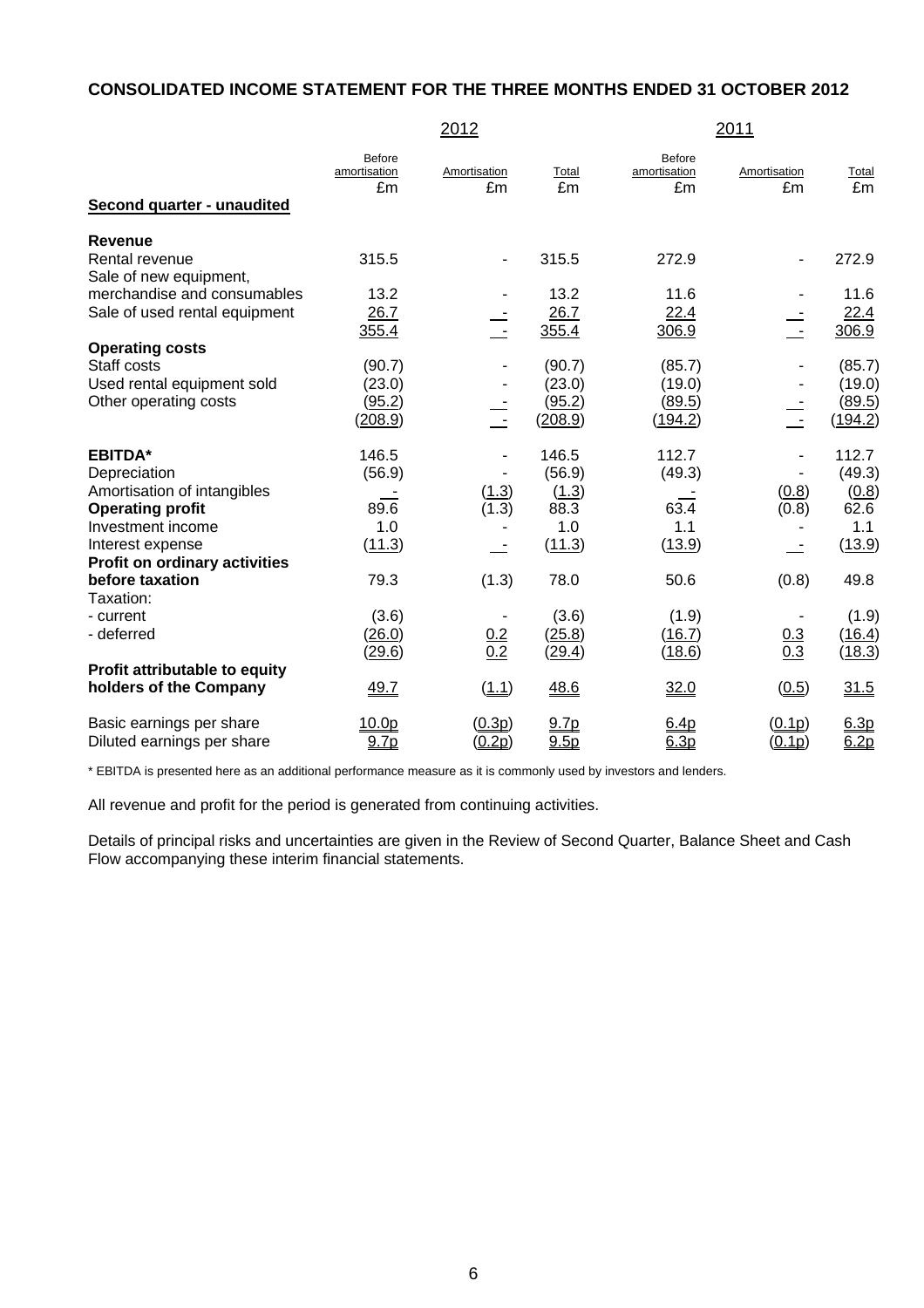### **CONSOLIDATED INCOME STATEMENT FOR THE SIX MONTHS ENDED 31 OCTOBER 2012**

|                                                                                                                                   |                                                                                 | 2012                                                           |                                                     |                                                | 2011                     |                                                    |
|-----------------------------------------------------------------------------------------------------------------------------------|---------------------------------------------------------------------------------|----------------------------------------------------------------|-----------------------------------------------------|------------------------------------------------|--------------------------|----------------------------------------------------|
| First half - unaudited                                                                                                            | <b>Before</b><br>exceptional items,<br>amortisation and<br>remeasurements<br>£m | Exceptional items,<br>amortisation and<br>remeasurements<br>£m | Total<br>£m                                         | <b>Before</b><br>amortisation<br>£m            | Amortisation<br>£m       | Total<br>£m                                        |
| Revenue<br>Rental revenue<br>Sale of new equipment,                                                                               | 604.9                                                                           |                                                                | 604.9                                               | 516.8                                          | $\overline{\phantom{a}}$ | 516.8                                              |
| merchandise and consumables<br>Sale of used rental equipment                                                                      | 27.1<br>48.4<br>680.4                                                           | $\frac{1}{2}$                                                  | 27.1<br>48.4<br>680.4                               | 22.2<br>36.5<br>575.5                          |                          | 22.2<br>36.5<br>575.5                              |
| <b>Operating costs</b><br>Staff costs<br>Used rental equipment sold<br>Other operating costs                                      | (176.8)<br>(41.1)<br>(186.7)<br>(404.6)                                         |                                                                | (176.8)<br>(41.1)<br>(186.7)<br>(404.6)             | (165.2)<br>(31.1)<br>(172.6)<br><u>(368.9)</u> |                          | (165.2)<br>(31.1)<br>(172.6)<br>(368.9)            |
| <b>EBITDA*</b><br>Depreciation<br>Amortisation of intangibles<br><b>Operating profit</b><br>Investment income<br>Interest expense | 275.8<br>(112.4)<br>163.4<br>2.1<br>(24.8)                                      | (2.4)<br>(2.4)<br>(25.4)                                       | 275.8<br>(112.4)<br>(2.4)<br>161.0<br>2.1<br>(50.2) | 206.6<br>(97.0)<br>109.6<br>2.1<br>(27.3)      | (1.5)<br>(1.5)           | 206.6<br>(97.0)<br>(1.5)<br>108.1<br>2.1<br>(27.3) |
| <b>Profit on ordinary activities</b><br>before taxation<br>Taxation:<br>- current<br>- deferred                                   | 140.7<br>(6.1)<br>(46.3)                                                        | (27.8)<br>10.6                                                 | 112.9<br>(6.1)<br>(35.7)                            | 84.4<br>(4.4)<br>(26.8)                        | (1.5)<br>0.5<br>0.5      | 82.9<br>(4.4)<br>(26.3)                            |
| <b>Profit attributable to</b><br>equity holders of the Company                                                                    | (52.4)<br>88.3                                                                  | 10.6<br>(17.2)                                                 | (41.8)<br>71.1                                      | (31.2)<br>53.2                                 | (1.0)                    | (30.7)<br>52.2                                     |
| Basic earnings per share<br>Diluted earnings per share                                                                            | 17.7p<br>17.4p                                                                  | (3.5p)<br>(3.4p)                                               | 14.2p<br>14.0p                                      | 10.7p<br>10.5p                                 | (0.2p)<br>(0.2p)         | 10.5p<br>10.3p                                     |

\* EBITDA is presented here as an additional performance measure as it is commonly used by investors and lenders.

All revenue and profit for the period is generated from continuing activities.

## **CONSOLIDATED STATEMENT OF COMPREHENSIVE INCOME**

|                                                                     | Unaudited                     |             |                             |      |
|---------------------------------------------------------------------|-------------------------------|-------------|-----------------------------|------|
|                                                                     | Three months to<br>31 October |             | Six months to<br>31 October |      |
|                                                                     |                               |             |                             |      |
|                                                                     | 2012                          | 2011        | 2012                        | 2011 |
|                                                                     | £m                            | £m          | £m                          | £m   |
| Profit attributable to equity holders of the Company for the period | 48.6                          | 31.5        | 71.1                        | 52.2 |
| Foreign currency translation differences                            | (8.8)                         | <u>3.8</u>  | <u>1.7</u>                  | 7.1  |
| Total comprehensive income for the period                           | 39.8                          | <u>35.3</u> | <u>72.8</u>                 | 59.3 |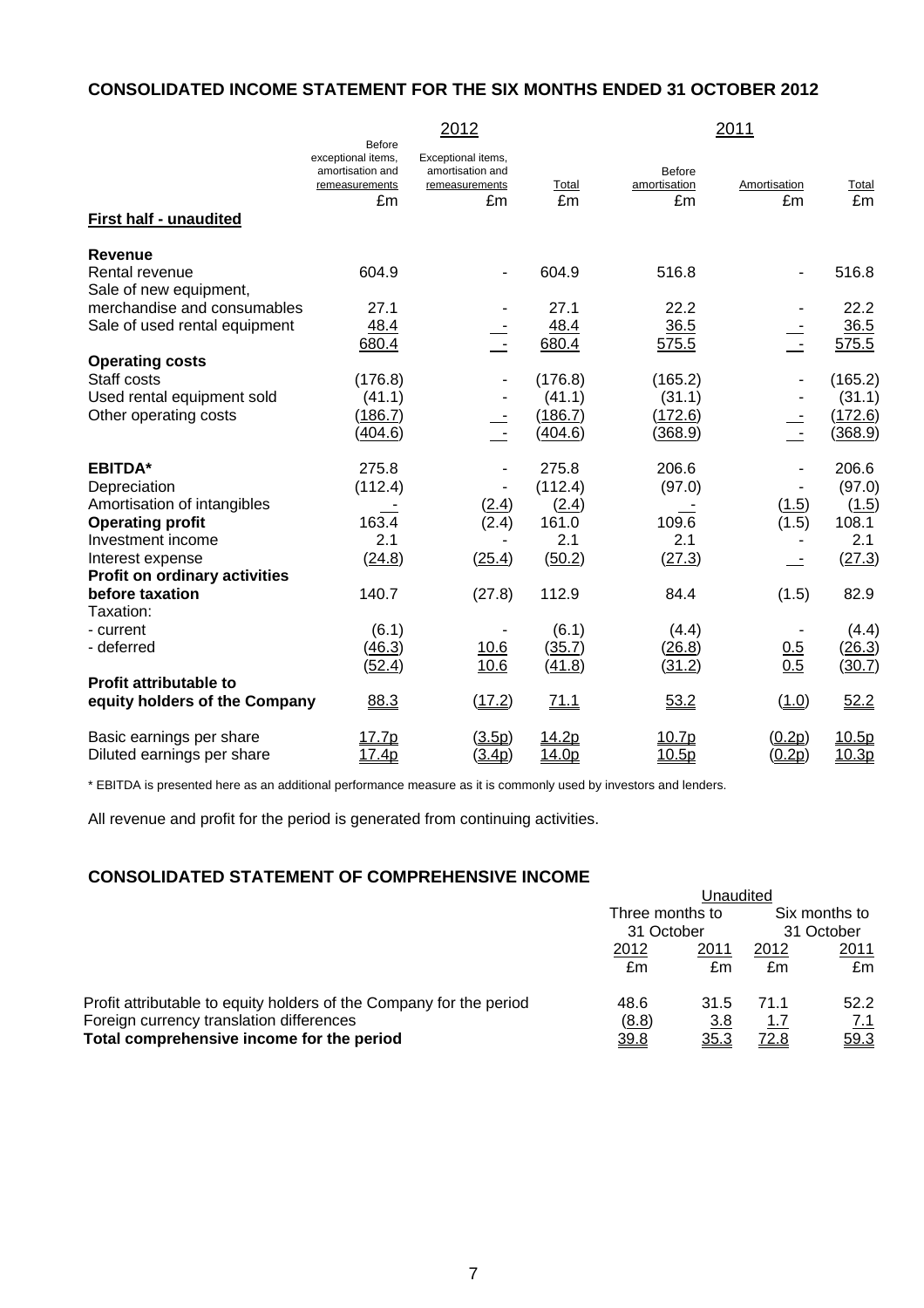# **CONSOLIDATED BALANCE SHEET AT 31 OCTOBER 2012**

|                                                                |         | <b>Unaudited</b>   | <b>Audited</b>   |
|----------------------------------------------------------------|---------|--------------------|------------------|
|                                                                | 2012    | 31 October<br>2011 | 30 April<br>2012 |
|                                                                | £m      | £m                 | £m               |
| <b>Current assets</b>                                          |         |                    |                  |
| Inventories                                                    | 14.5    | 11.8               | 13.4             |
| Trade and other receivables                                    | 220.5   | 189.9              | 178.0            |
| Current tax asset                                              | 1.8     | 2.3                | 2.6              |
| Cash and cash equivalents                                      | 1.3     | 22.9               | 23.4             |
|                                                                | 238.1   | 226.9              | <u> 217.4</u>    |
| <b>Non-current assets</b>                                      |         |                    |                  |
| Property, plant and equipment                                  |         |                    |                  |
| - rental equipment                                             | 1,290.1 | 1,042.5            | 1,118.4          |
| - other assets                                                 | 168.1   | <u>142.9</u>       | <u> 145.0</u>    |
|                                                                | 1,458.2 | 1,185.4            | 1,263.4          |
| Intangible assets - brand names and other acquired intangibles | 20.6    | 11.3               | 21.7             |
| Goodwill                                                       | 373.9   | 366.2              | 371.0            |
| Defined benefit pension fund surplus                           | 4.4     | 7.0                | 3.4              |
| Other financial assets - derivatives                           |         |                    | 7.2              |
|                                                                | 1,857.1 | 1,569.9            | 1,666.7          |
|                                                                |         |                    |                  |
| <b>Total assets</b>                                            | 2,095.2 | 1,796.8            | 1,884.1          |
| <b>Current liabilities</b>                                     |         |                    |                  |
| Trade and other payables                                       | 194.8   | 176.1              | 265.6            |
| Current tax liability                                          | 4.9     | 4.4                | 2.8              |
| Debt due within one year                                       | 2.3     | 1.7                | 2.1              |
| Provisions                                                     | 10.4    | <u>9.4</u>         | 11.3             |
|                                                                | 212.4   | 191.6              | 281.8            |
| <b>Non-current liabilities</b>                                 |         |                    |                  |
| Debt due after more than one year                              | 1,067.7 | 910.4              | 875.6            |
| Provisions                                                     | 22.0    | 24.2               | 21.7             |
| Deferred tax liabilities                                       | 186.0   | 142.3              | 150.3            |
|                                                                | 1,275.7 | 1,076.9            | 1,047.6          |
| <b>Total liabilities</b>                                       | 1,488.1 | 1,268.5            | 1,329.4          |
|                                                                |         |                    |                  |
| <b>Equity</b>                                                  |         |                    |                  |
| Share capital                                                  | 55.3    | 55.3               | 55.3             |
| Share premium account                                          | 3.6     | 3.6                | 3.6              |
| Capital redemption reserve                                     | 0.9     | 0.9                | 0.9              |
| Non-distributable reserve                                      | 90.7    | 90.7               | 90.7             |
| Own shares held by the Company                                 | (33.1)  | (33.1)             | (33.1)           |
| Own shares held through the ESOT                               | (7.5)   | (6.1)              | (6.2)            |
| Cumulative foreign exchange translation differences            | 8.8     | 9.7                | 7.1              |
| <b>Retained reserves</b>                                       | 488.4   | 407.3              | 436.4            |
| Equity attributable to equity holders of the Company           | 607.1   | 528.3              | <u>554.7</u>     |
| <b>Total liabilities and equity</b>                            | 2,095.2 | 1,796.8            | 1,884.1          |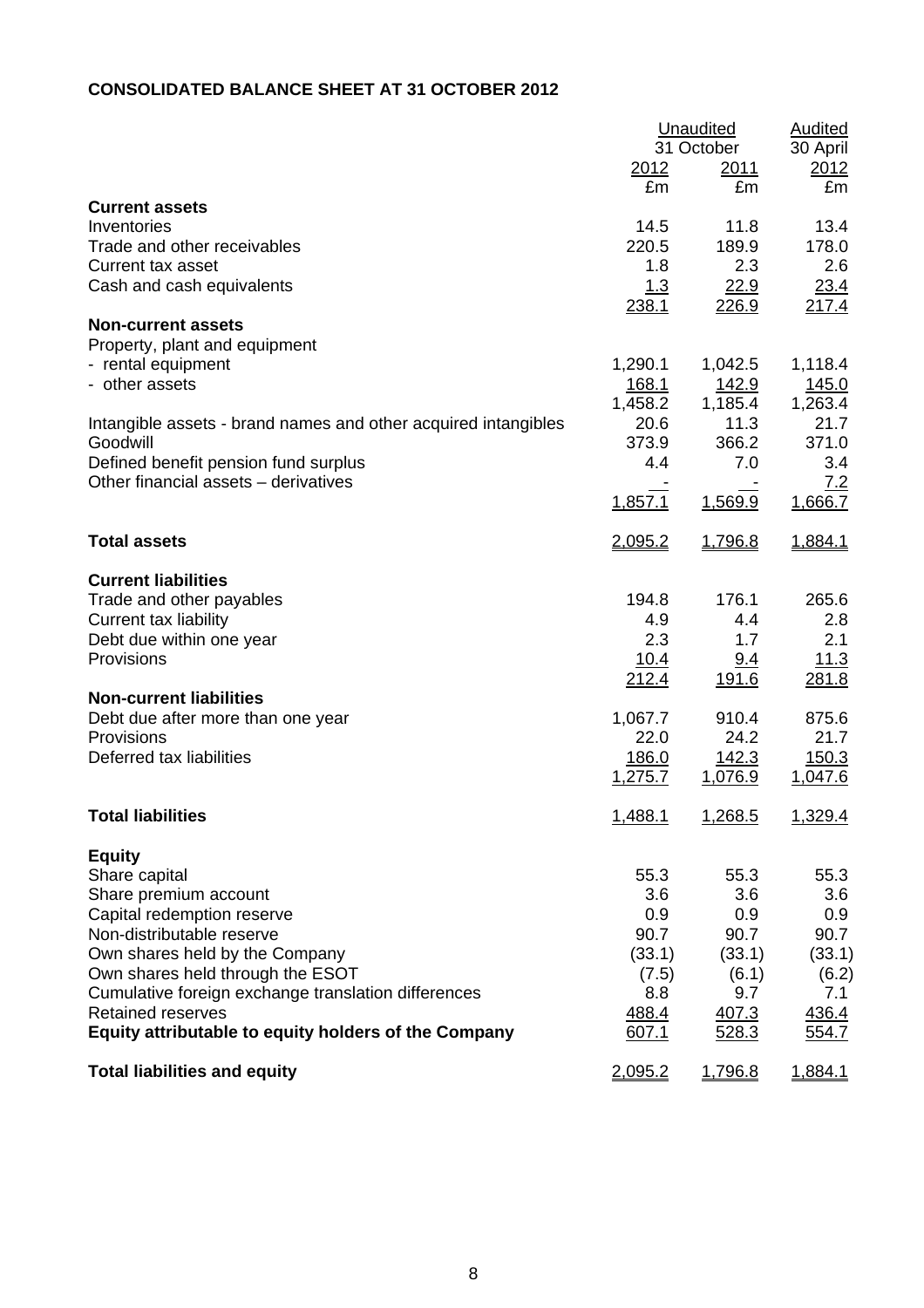### **CONSOLIDATED STATEMENT OF CHANGES IN EQUITY FOR THE SIX MONTHS ENDED 31 OCTOBER 2012**

|                                                                                          | Share<br>capital<br>£m | Share<br>premium<br>account<br>£m | Capital<br>redemption<br>reserve<br>£m | Non-<br>distributable<br>reserve<br>£m | Own<br>shares<br>held by the<br>Company<br>£m | Own<br>shares<br>held<br>through<br>the ESOT<br>£m | Cumulative<br>foreign<br>exchange<br>translation<br>differences<br>£m | Retained<br>reserves<br>£m              | Total<br>£m                   |
|------------------------------------------------------------------------------------------|------------------------|-----------------------------------|----------------------------------------|----------------------------------------|-----------------------------------------------|----------------------------------------------------|-----------------------------------------------------------------------|-----------------------------------------|-------------------------------|
| At 1 May 2011                                                                            | 55.3                   | 3.6                               | 0.9                                    | 90.7                                   | (33.1)                                        | (6.7)                                              | 2.6                                                                   | 368.1                                   | 481.4                         |
| Profit for the period                                                                    |                        |                                   |                                        |                                        |                                               |                                                    |                                                                       | 52.2                                    | 52.2                          |
| Other comprehensive income:<br>Foreign currency translation<br>differences               |                        |                                   |                                        |                                        |                                               |                                                    | 7.1                                                                   | $\equiv$                                | 7.1                           |
| Total comprehensive income<br>for the period                                             |                        |                                   |                                        |                                        |                                               |                                                    | 7.1                                                                   | 52.2                                    | 59.3                          |
| Dividends paid<br>Own shares purchased                                                   |                        |                                   |                                        |                                        | ä,                                            | $\overline{a}$                                     | $\blacksquare$                                                        | (10.3)                                  | (10.3)                        |
| by the ESOT<br>Share-based payments                                                      |                        |                                   |                                        |                                        |                                               | (2.7)<br>3.3                                       |                                                                       | (2.1)                                   | (2.7)<br>1.2                  |
| Tax on share-based payments<br>At 31 October 2011                                        | 55.3                   | $\overline{3.6}$                  | 0.9                                    | 90.7                                   | (33.1)                                        | $\overline{(6.1)}$                                 | 9.7                                                                   | (0.6)<br>407.3                          | (0.6)<br>528.3                |
| Profit for the period<br>Other comprehensive income:<br>Foreign currency translation     |                        |                                   |                                        |                                        |                                               |                                                    | ä,                                                                    | 36.3                                    | 36.3                          |
| differences<br>Actuarial loss on defined                                                 |                        |                                   |                                        |                                        |                                               | L,                                                 | (2.6)                                                                 | $\ddot{\phantom{0}}$                    | (2.6)                         |
| benefit pension scheme<br>Tax on defined benefit                                         |                        |                                   |                                        |                                        |                                               |                                                    | ÷,                                                                    | (6.2)                                   | (6.2)                         |
| pension scheme<br>Total comprehensive income                                             |                        |                                   |                                        |                                        |                                               |                                                    | $\equiv$                                                              | 1.5                                     | 1.5                           |
| for the period                                                                           |                        |                                   |                                        |                                        |                                               |                                                    | (2.6)                                                                 | 31.6                                    | 29.0                          |
| Dividends paid<br>Own shares purchased by                                                |                        |                                   |                                        |                                        |                                               |                                                    | $\overline{a}$                                                        | (5.0)                                   | (5.0)                         |
| the ESOT<br>Share-based payments                                                         |                        |                                   |                                        |                                        |                                               | (0.8)<br>0.7                                       | $\blacksquare$                                                        | $\blacksquare$<br>0.6                   | (0.8)<br>1.3                  |
| Tax on share-based payments<br>At 30 April 2012                                          | 55.3                   | 3.6                               | 0.9                                    | 90.7                                   | (33.1)                                        | 6.2)                                               | 7.1                                                                   | <u>1.9</u><br>436.4                     | 1.9<br>554.7                  |
| Profit for the period<br>Other comprehensive income:<br>Foreign currency translation     |                        |                                   |                                        |                                        | L,                                            | $\overline{a}$                                     | $\blacksquare$                                                        | 71.1                                    | 71.1                          |
| differences<br>Total comprehensive income                                                |                        |                                   |                                        |                                        |                                               |                                                    | 1.7                                                                   | $\overline{a}$                          | 1.7                           |
| for the period                                                                           |                        |                                   |                                        |                                        |                                               |                                                    | 1.7                                                                   | 71.1                                    | 72.8                          |
| Dividends paid<br>Own shares purchased                                                   |                        |                                   |                                        |                                        |                                               |                                                    | $\blacksquare$                                                        | (12.5)                                  | (12.5)                        |
| by the ESOT<br>Share-based payments<br>Tax on share-based payments<br>At 31 October 2012 | 55.3                   | 3.6                               | 0.9                                    | 90.7                                   | (33.1)                                        | (10.1)<br>8.8<br>(7.5)                             | 8.8                                                                   | $\blacksquare$<br>(7.6)<br>1.0<br>488.4 | (10.1)<br>1.2<br>1.0<br>607.1 |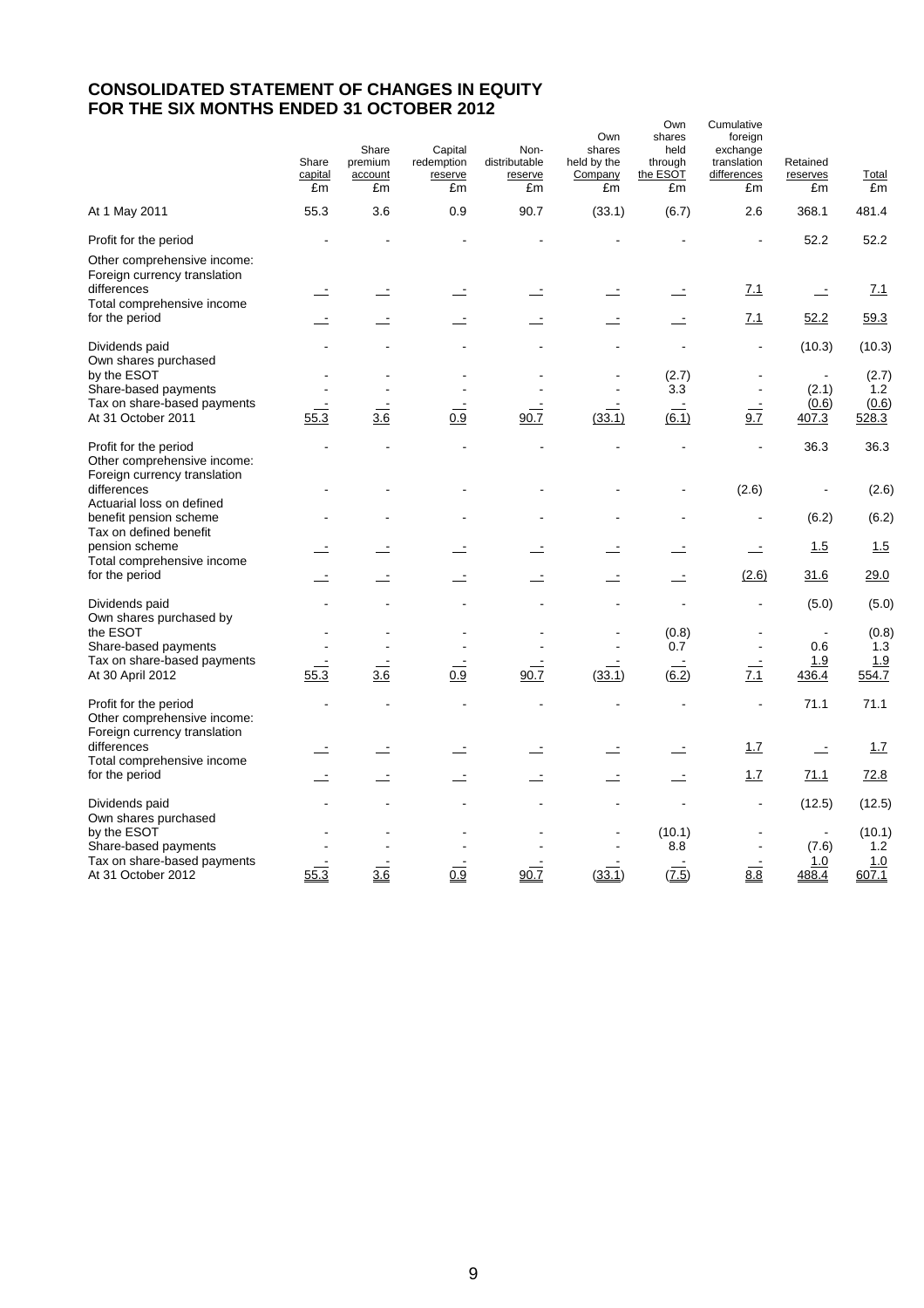# **CONSOLIDATED CASH FLOW STATEMENT FOR THE SIX MONTHS ENDED 31 OCTOBER 2012**

|                                                                    | <b>Unaudited</b>   |                     |  |
|--------------------------------------------------------------------|--------------------|---------------------|--|
|                                                                    | <u> 2012</u><br>£m | <u> 2011 </u><br>£m |  |
| <b>Cash flows from operating activities</b>                        |                    |                     |  |
| Cash generated from operations before exceptional                  |                    |                     |  |
| items and changes in rental equipment                              | 221.1              | 173.0               |  |
| Exceptional operating costs paid                                   | (1.4)              | (2.0)               |  |
| Payments for rental property, plant and equipment                  | (373.3)            | (224.7)             |  |
| Proceeds from disposal of rental property, plant and equipment     | 42.3               | 34.3                |  |
| Cash used in operations                                            | (111.3)            | (19.4)              |  |
| Financing costs paid (net)                                         | (21.2)             | (24.6)              |  |
| Exceptional financing costs paid                                   | (13.4)             |                     |  |
| Tax paid (net)                                                     | (2.7)              | (2.4)               |  |
| Net cash used in operating activities                              | (148.6)            | (46.4)              |  |
| <b>Cash flows from investing activities</b>                        |                    |                     |  |
| Payments for non-rental property, plant and equipment              | (38.7)             | (32.9)              |  |
| Proceeds from disposal of non-rental property, plant and equipment | 6.0                | 4.7                 |  |
| Payments for purchase of intangible assets                         | (1.1)              |                     |  |
| Net cash used in investing activities                              | (33.8)             | (28.2)              |  |
| Cash flows from financing activities                               |                    |                     |  |
| Drawdown of loans                                                  | 585.6              | 112.4               |  |
| Redemption of loans                                                | (402.2)            | (22.6)              |  |
| Capital element of finance lease payments                          | (0.5)              | (0.8)               |  |
| Dividends paid                                                     | (12.5)             | (10.3)              |  |
| Purchase of own shares by the ESOT                                 | (10.1)             |                     |  |
| Net cash from financing activities                                 | 160.3              | 78.7                |  |
| (Decrease)/increase in cash and cash equivalents                   | (22.1)             | 4.1                 |  |
| Opening cash and cash equivalents                                  | 23.4               | 18.8                |  |
| Closing cash and cash equivalents                                  | <u> 1.3</u>        | 22.9                |  |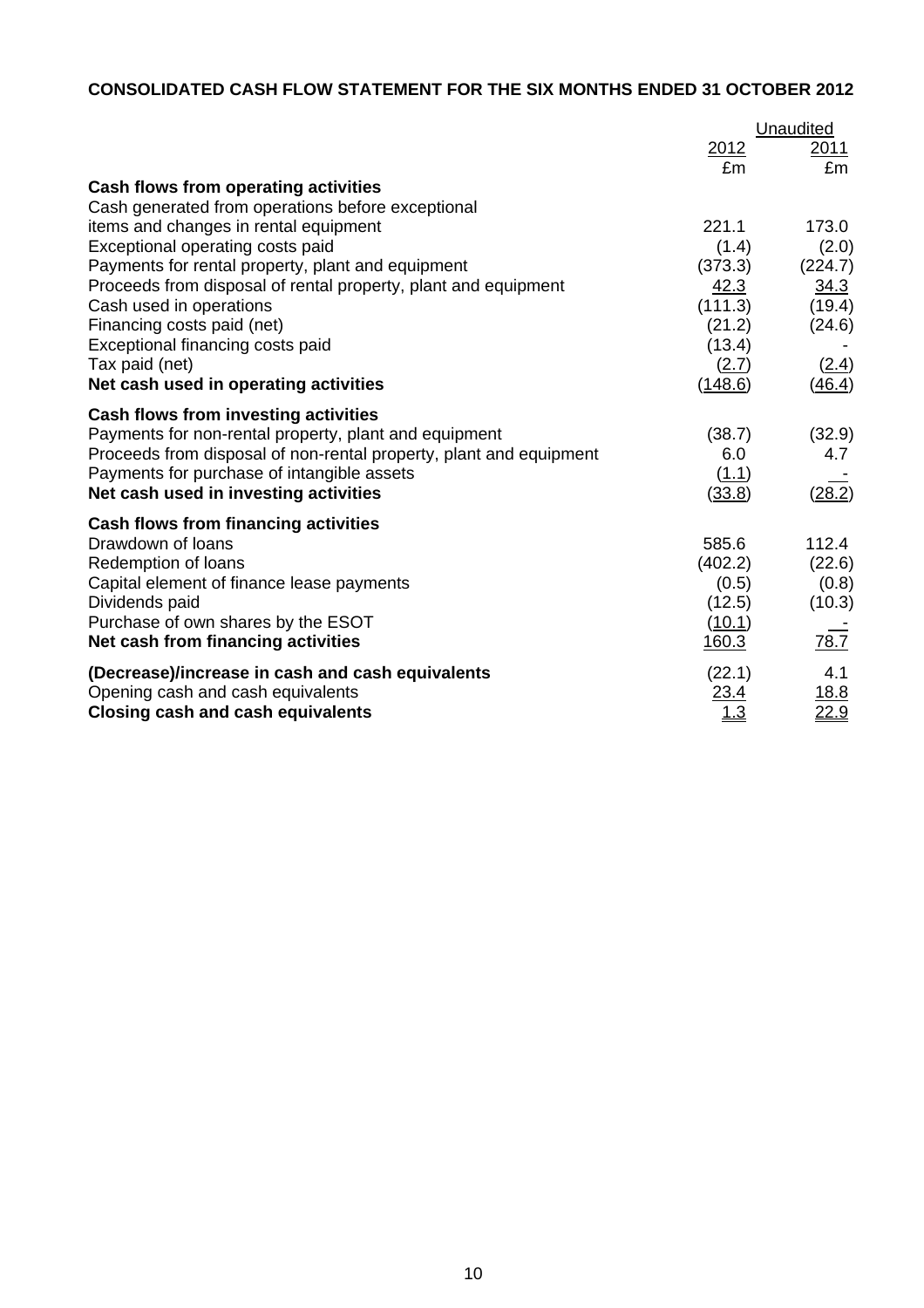#### 1. Basis of preparation

The consolidated interim financial statements for the six months ended 31 October 2012 were approved by the directors on 10 December 2012. They have been prepared in accordance with relevant International Financial Reporting Standards ('IFRS') as adopted by the European Union and the accounting policies set out in the Group's Annual Report and Accounts for the year ended 30 April 2012.

The interim financial statements have been prepared on the going concern basis of accounting as summarised in the attached discussion of cash flow and net debt. These financial statements are unaudited and do not constitute statutory accounts within the meaning of Section 435 of the Companies Act 2006.

The statutory accounts for the year ended 30 April 2012 were prepared in accordance with relevant IFRS and have been mailed to shareholders and filed with the Registrar of Companies. The auditor's report on those accounts was unqualified and did not include a reference to any matter by way of emphasis without qualifying the report and did not contain a statement under Section 498(2) or (3) of the Companies Act 2006.

2012 2011

The exchange rates used in respect of the US dollar are:

|                                               |      | <u>________</u> |
|-----------------------------------------------|------|-----------------|
| Average for the three months ended 31 October | 1.60 | 1.60            |
| Average for the six months ended 31 October   | 1.58 | 1.61            |
| At 31 October                                 | 1 61 | 1.61            |

#### 2. Segmental analysis

|                            |         | Operating     |              |              |
|----------------------------|---------|---------------|--------------|--------------|
|                            |         | profit before |              | Operating    |
|                            | Revenue | amortisation  | Amortisation | profit       |
|                            | £m      | £m            | £m           | £m           |
| Three months to 31 October |         |               |              |              |
| 2012                       |         |               |              |              |
| Sunbelt                    | 301.5   | 87.6          | (0.7)        | 86.9         |
| A-Plant                    | 53.9    | 4.4           | (0.6)        | 3.8          |
| Corporate costs            |         | (2.4)         |              | (2.4)        |
|                            | 355.4   | 89.6          | (1.3)        | 88.3         |
| 2011                       |         |               |              |              |
| Sunbelt                    | 259.3   | 62.2          | (0.4)        | 61.8         |
| A-Plant                    | 47.6    | 3.0           | (0.4)        | 2.6          |
| Corporate costs            |         | (1.8)         |              | <u>(1.8)</u> |
|                            | 306.9   | 63.4          | (0.8)        | 62.6         |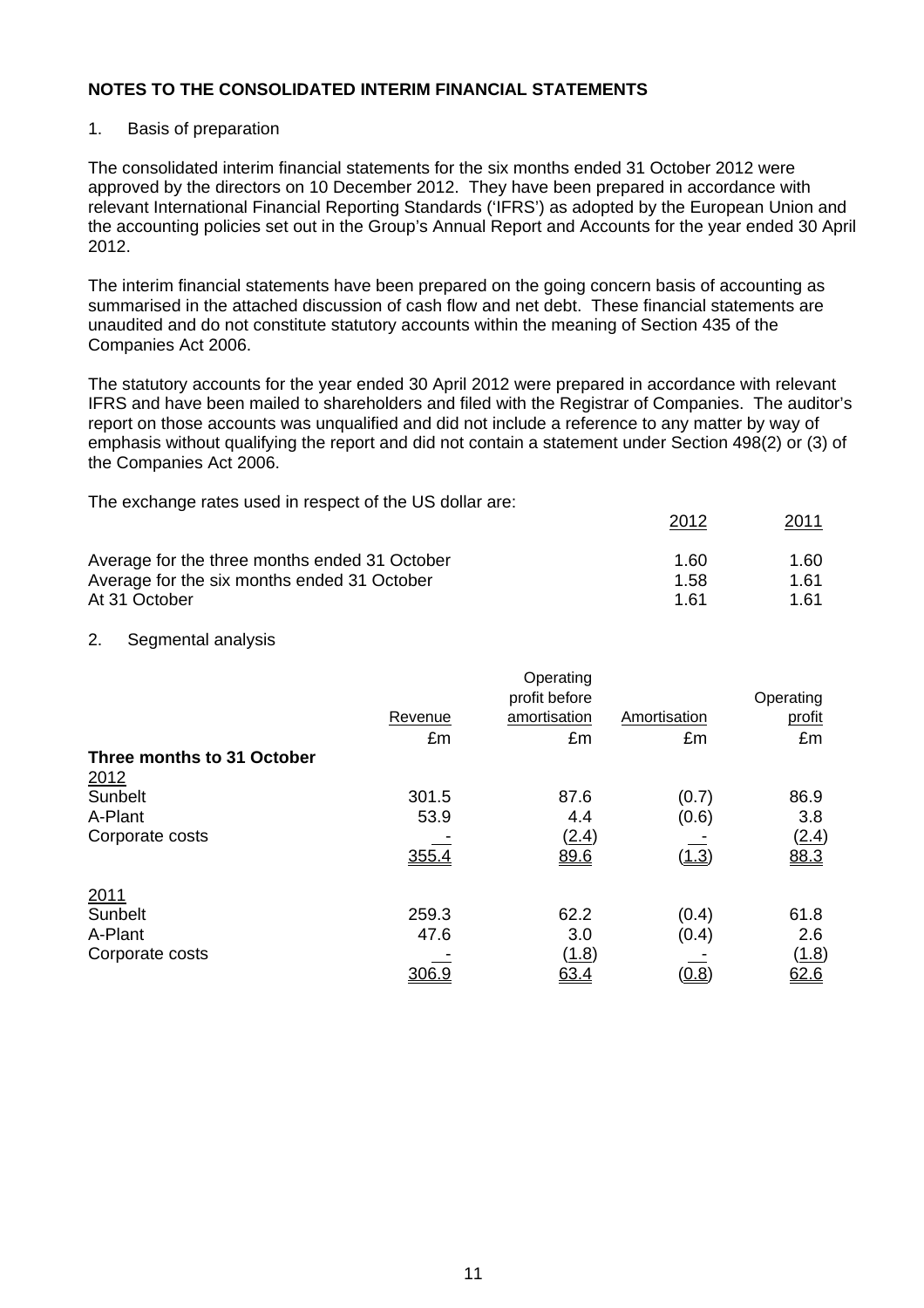# 2. Segmental analysis (continued)

| ັ<br>╯                   | $\epsilon$ | Operating<br>profit before |              | Operating    |
|--------------------------|------------|----------------------------|--------------|--------------|
|                          | Revenue    | amortisation               | Amortisation | profit       |
|                          | £m         | £m                         | £m           | £m           |
| Six months to 31 October |            |                            |              |              |
| 2012                     |            |                            |              |              |
| Sunbelt                  | 576.8      | 160.5                      | (1.4)        | 159.1        |
| A-Plant                  | 103.6      | 7.4                        | (1.0)        | 6.4          |
| Corporate costs          |            | (4.5)                      |              | <u>(4.5)</u> |
|                          | 680.4      | 163.4                      | (2.4)        | 161.0        |
| 2011                     |            |                            |              |              |
| Sunbelt                  | 481.8      | 107.8                      | (0.7)        | 107.1        |
| A-Plant                  | 93.7       | 5.3                        | (0.8)        | 4.5          |
| Corporate costs          |            | <u>(3.5)</u>               |              | (3.5)        |
|                          | 575.5      | 109.6                      | (1.5)        | 108.1        |

|                    |                |             |                        | assets -                 |                |
|--------------------|----------------|-------------|------------------------|--------------------------|----------------|
|                    | Segment assets | Cash        | <b>Taxation assets</b> | derivatives              | Total assets   |
|                    | £m             | £m          | £m                     | £m                       | £m             |
| At 31 October 2012 |                |             |                        |                          |                |
| Sunbelt            | 1,768.7        |             |                        | $\overline{\phantom{a}}$ | 1,768.7        |
| A-Plant            | 323.2          |             |                        | $\overline{\phantom{0}}$ | 323.2          |
| Corporate items    | 0.2            | <u>1.3</u>  | <u>1.8</u>             |                          | 3.3            |
|                    | 2,092.         | <u> 1.3</u> | 1.8                    |                          | 2,095.2        |
| At 30 April 2012   |                |             |                        |                          |                |
| Sunbelt            | 1,549.4        |             |                        | $\overline{\phantom{a}}$ | 1,549.4        |
| A-Plant            | 301.4          |             |                        |                          | 301.4          |
| Corporate items    | <u>0.1</u>     | <u>23.4</u> | 2.6                    | <u>7.2</u>               | 33.3           |
|                    | 1,850.9        | <u>23.4</u> | 2.6                    | <u>7.2</u>               | <u>1,884.1</u> |

**Other** financial

# 3. Operating costs

|                                        |                               | 2012               |                     |                                     | 2011               |                    |
|----------------------------------------|-------------------------------|--------------------|---------------------|-------------------------------------|--------------------|--------------------|
|                                        | <b>Before</b><br>amortisation | Amortisation<br>£m | <b>Total</b><br>£m  | <b>Before</b><br>amortisation<br>£m | Amortisation<br>£m | <b>Total</b><br>£m |
| Three months to 31 October             | £m                            |                    |                     |                                     |                    |                    |
| Staff costs:                           |                               |                    |                     |                                     |                    |                    |
| <b>Salaries</b>                        | 83.7                          |                    | 83.7                | 79.1                                |                    | 79.1               |
| Social security costs                  | 5.5                           |                    | 5.5                 | 5.2                                 |                    | 5.2                |
| Other pension costs                    | <u> 1.5</u><br>90.7           |                    | <u>1.5</u><br>90.7  | <u> 1.4</u><br>85.7                 |                    | <u>1.4</u><br>85.7 |
| Used rental equipment sold             | 23.0                          |                    | 23.0                | 19.0                                |                    | 19.0               |
| Other operating costs:                 |                               |                    |                     |                                     |                    |                    |
| Vehicle costs                          | 24.2                          |                    | 24.2                | 22.1                                |                    | 22.1               |
| Spares, consumables & external repairs | 17.5                          |                    | 17.5                | 15.7                                |                    | 15.7               |
| <b>Facility costs</b>                  | 11.5                          |                    | 11.5                | 11.3                                |                    | 11.3               |
| Other external charges                 | 42.0                          |                    | 42.0                | 40.4                                |                    | 40.4               |
|                                        | 95.2                          |                    | 95.2                | 89.5                                |                    | 89.5               |
| Depreciation and amortisation:         |                               |                    |                     |                                     |                    |                    |
| Depreciation                           | 56.9                          |                    | 56.9                | 49.3                                |                    | 49.3               |
| Amortisation of acquired intangibles   | 56.9                          | $\frac{1.3}{1.3}$  | <u> 1.3</u><br>58.2 | 49.3                                | 0.8<br>0.8         | 0.8<br>50.1        |
|                                        | 265.8                         | 1.3                | <u> 267.1</u>       | <u> 243.5</u>                       | 0.8                | <u> 244.3</u>      |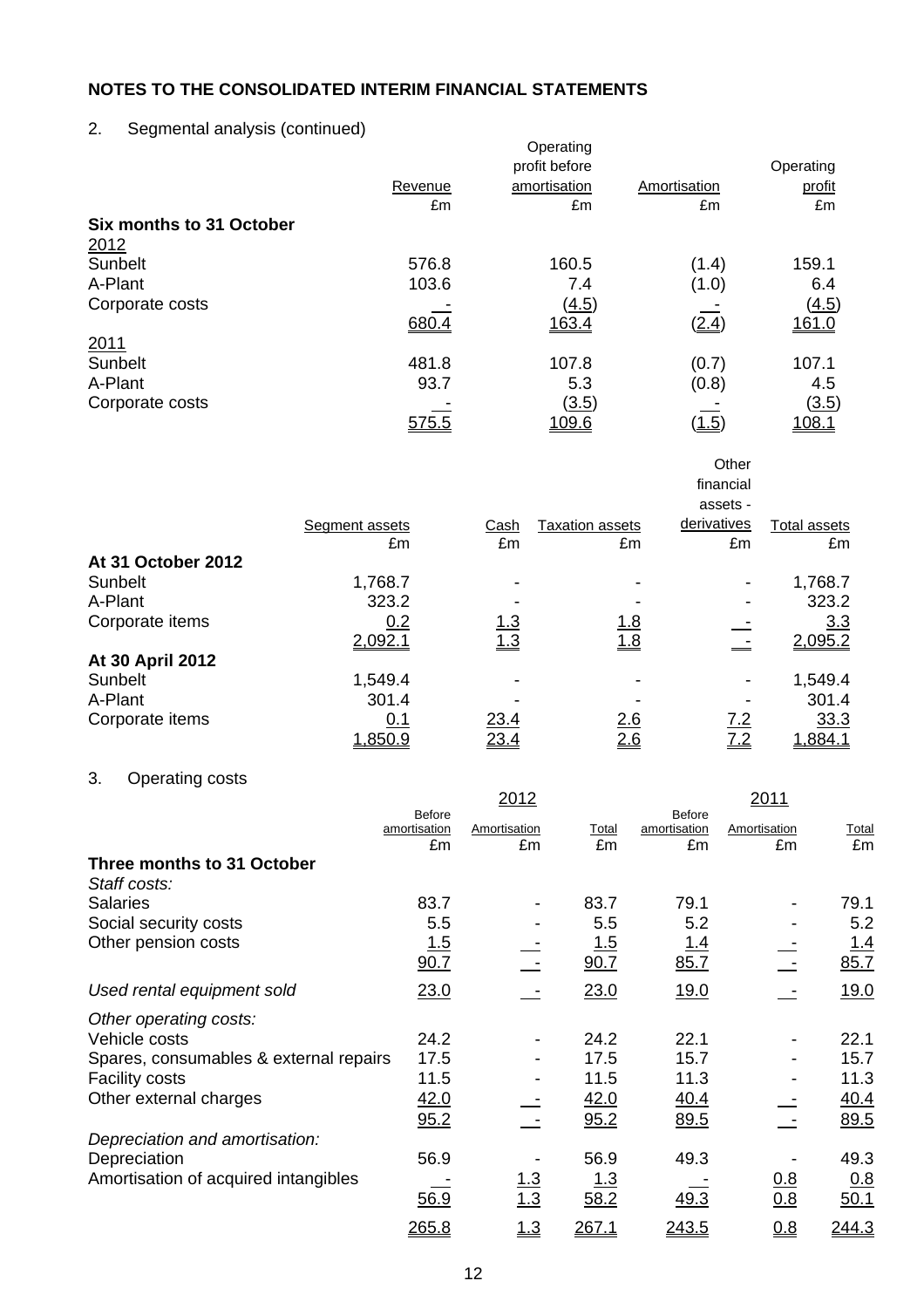### 3. Operating costs (continued)

|                                          |                                     | 2012               |              |                              | 2011               |             |
|------------------------------------------|-------------------------------------|--------------------|--------------|------------------------------|--------------------|-------------|
|                                          | <b>Before</b><br>amortisation<br>£m | Amortisation<br>£m | Total<br>£m  | Before<br>amortisation<br>£m | Amortisation<br>£m | Total<br>£m |
| Six months to 31 October<br>Staff costs: |                                     |                    |              |                              |                    |             |
| <b>Salaries</b>                          | 162.0                               |                    | 162.0        | 152.1                        |                    | 152.1       |
| Social security costs                    | 11.7                                |                    | 11.7         | 10.3                         |                    | 10.3        |
| Other pension costs                      | 3.1                                 |                    | 3.1          | 2.8                          |                    | 2.8         |
|                                          | 176.8                               |                    | 176.8        | 165.2                        |                    | 165.2       |
| Used rental equipment sold               | 41.1                                | $\equiv$           | 41.1         | 31.1                         |                    | 31.1        |
| Other operating costs:                   |                                     |                    |              |                              |                    |             |
| Vehicle costs                            | 45.8                                |                    | 45.8         | 42.8                         |                    | 42.8        |
| Spares, consumables & external repairs   | 33.7                                |                    | 33.7         | 30.5                         |                    | 30.5        |
| <b>Facility costs</b>                    | 22.8                                |                    | 22.8         | 21.9                         |                    | 21.9        |
| Other external charges                   | 84.4                                |                    | 84.4         | <u>77.4</u>                  |                    | <u>77.4</u> |
|                                          | 186.7                               |                    | 186.7        | 172.6                        |                    | 172.6       |
| Depreciation and amortisation:           |                                     |                    |              |                              |                    |             |
| Depreciation                             | 112.4                               |                    | 112.4        | 97.0                         |                    | 97.0        |
| Amortisation of acquired intangibles     |                                     | $\frac{2.4}{2.4}$  | 2.4          |                              | $\frac{1.5}{1.5}$  | <u> 1.5</u> |
|                                          | 112.4                               |                    | <u>114.8</u> | 97.0                         |                    | 98.5        |
|                                          | 517.0                               | 2.4                | 519.4        | 465.9                        | 1.5                | 467.4       |

#### 4. Exceptional items, amortisation and fair value remeasurements

Exceptional items are those items of financial performance that are material and non-recurring in nature. Amortisation relates to the periodic write off of acquired intangible assets. Fair value remeasurements relate to the embedded call options in the Group's \$550m 9.0% senior secured notes. The Group believes these items should be disclosed separately within the consolidated income statement to assist in the understanding of the financial performance of the Group. Underlying revenue, profit and earnings per share are stated before exceptional items, amortisation of acquired intangibles and fair value remeasurements.

|                                       | Three months to<br>31 October |            | Six months to |            |
|---------------------------------------|-------------------------------|------------|---------------|------------|
|                                       |                               |            |               | 31 October |
|                                       | 2012                          | 2011       | 2012          | 2011       |
|                                       | £m                            | £m         | £m            | £m         |
| Write off of deferred financing costs |                               |            | 4.6           |            |
| Early redemption fee                  |                               |            | 10.6          |            |
| Call period interest                  |                               |            | 2.8           |            |
| Amortisation of acquired intangibles  | 1.3                           | 0.8        | 2.4           | 1.5        |
| Fair value remeasurements             |                               |            | <u>7.4</u>    |            |
|                                       | 1.3                           | 0.8        | 27.8          | 1.5        |
| Taxation                              | (0.2)                         | (0.3)      | (10.6)        | (0.5)      |
|                                       | <u>1.1</u>                    | <u>0.5</u> | <u>17.2</u>   | <u>1.0</u> |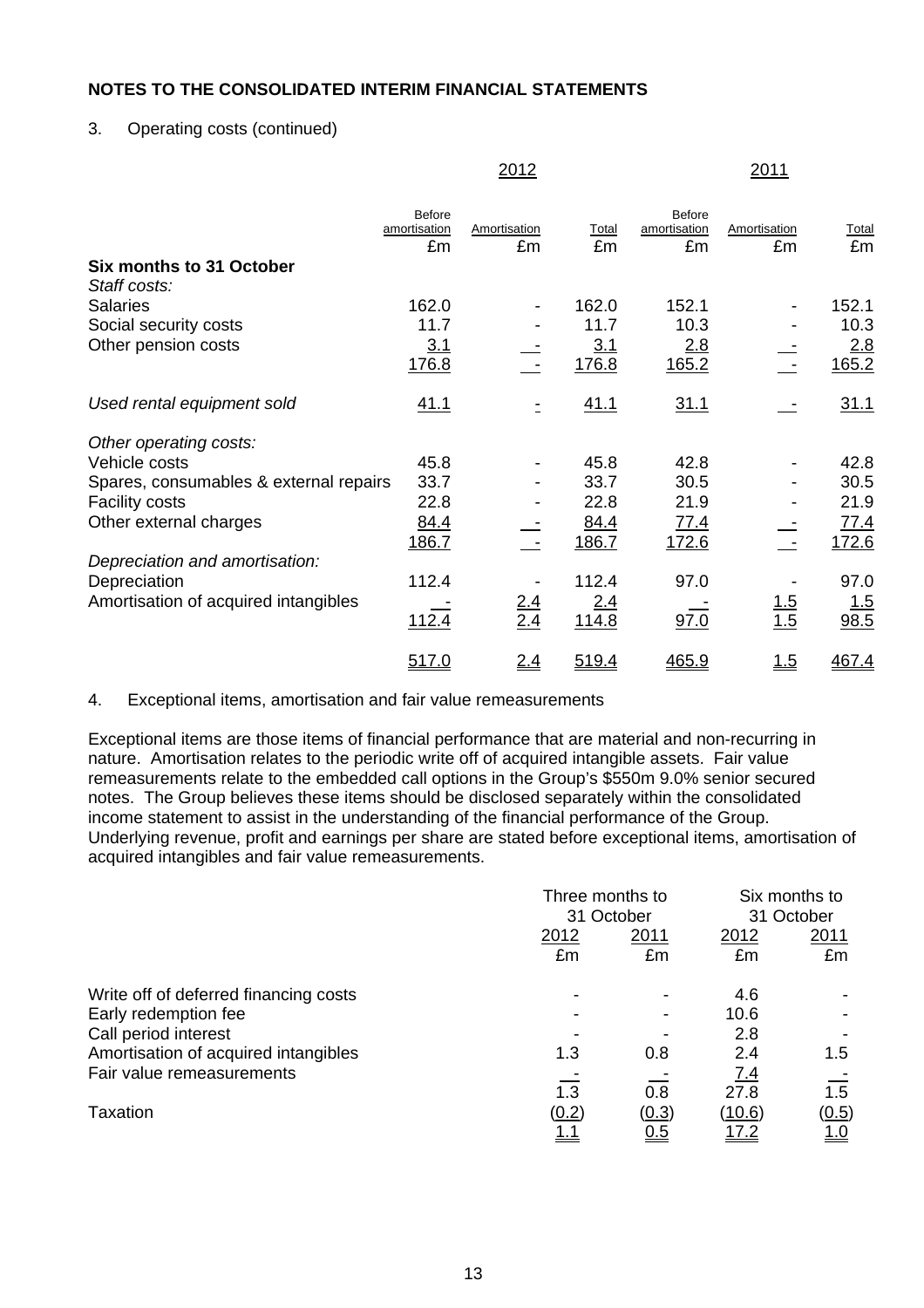4. Exceptional items, amortisation and fair value remeasurements (continued)

The write off of deferred financing costs consists of the unamortised balance of the costs relating to the \$550m 9.0% senior secured notes redeemed in July 2012. In addition, an early redemption fee of £11m was paid to redeem the notes prior to their scheduled maturity. The call period interest represents the interest charge on the \$550m notes for the period from the issue of the new \$500m notes to the date the \$550m notes were redeemed. Fair value remeasurements relate to the change in fair value of the embedded call options in the \$550m 9.0% senior secured notes.

The items detailed in the table above are presented in the income statement as follows:

|                                               | Three months to<br>31 October |            | Six months to<br>31 October |             |
|-----------------------------------------------|-------------------------------|------------|-----------------------------|-------------|
|                                               |                               |            |                             |             |
|                                               | 2012                          | 2011       | 2012                        | 2011        |
|                                               | £m                            | £m         | £m                          | £m          |
| Amortisation of acquired intangibles          | <u>1.3</u>                    | <u>0.8</u> | <u>2.4</u>                  | <u> 1.5</u> |
| Charged in arriving at operating profit       | 1.3                           | 0.8        | 2.4                         | 1.5         |
| Net financing costs                           |                               |            | 25.4                        |             |
| Charged in arriving at profit before taxation | 1.3                           | 0.8        | 27.8                        | 1.5         |
| Taxation                                      | (0.2)                         | (0.3)      | (10.6)                      | (0.5)       |
|                                               | <u>1.1</u>                    | <u>0.5</u> | <u> 17.2</u>                | <u> 1.0</u> |

5. Financing costs

|                                                                                    | Three months to<br>31 October |                    | Six months to<br>31 October |                   |
|------------------------------------------------------------------------------------|-------------------------------|--------------------|-----------------------------|-------------------|
|                                                                                    | 2012<br>£m                    | <u> 2011</u><br>£m | <u>2012</u><br>£m           | <u>2011</u><br>£m |
| Investment income:<br>Expected return on assets of defined benefit<br>pension plan | (1.0)                         | (1.1)              | (2.1)                       | (2.1)             |
| Interest expense:                                                                  |                               |                    |                             |                   |
| Bank interest payable<br>Interest payable on second priority                       | 4.2                           | 4.3                | 8.5                         | 8.4               |
| senior secured notes                                                               | 5.2                           | 7.8                | 12.6                        | 15.4              |
| Interest payable on finance leases                                                 |                               |                    | 0.1                         | 0.1               |
| Other interest payable<br>Non-cash unwind of discount on defined benefit           | 0.4                           |                    | 0.4                         |                   |
| pension plan liabilities<br>Non-cash unwind of discount on                         | 0.7                           | 0.9                | 1.5                         | 1.6               |
| self-insurance provisions                                                          | 0.3                           | 0.3                | 0.6                         | 0.6               |
| Amortisation of deferred costs of debt raising                                     | 0.5<br>11.3                   | 0.6                | <u>1.1</u>                  | <u>1.2</u>        |
| Total interest expense                                                             |                               | 13.9               | 24.8                        | 27.3              |
| Net financing costs before remeasurements                                          | 10.3                          | 12.8               | 22.7                        | 25.2              |
| <b>Exceptional items</b>                                                           |                               |                    | 18.0                        |                   |
| Fair value remeasurements<br>Net financing costs                                   | 10.3                          | 2.8                | <u>7.4</u><br><u>48.1</u>   | <u>25.2</u>       |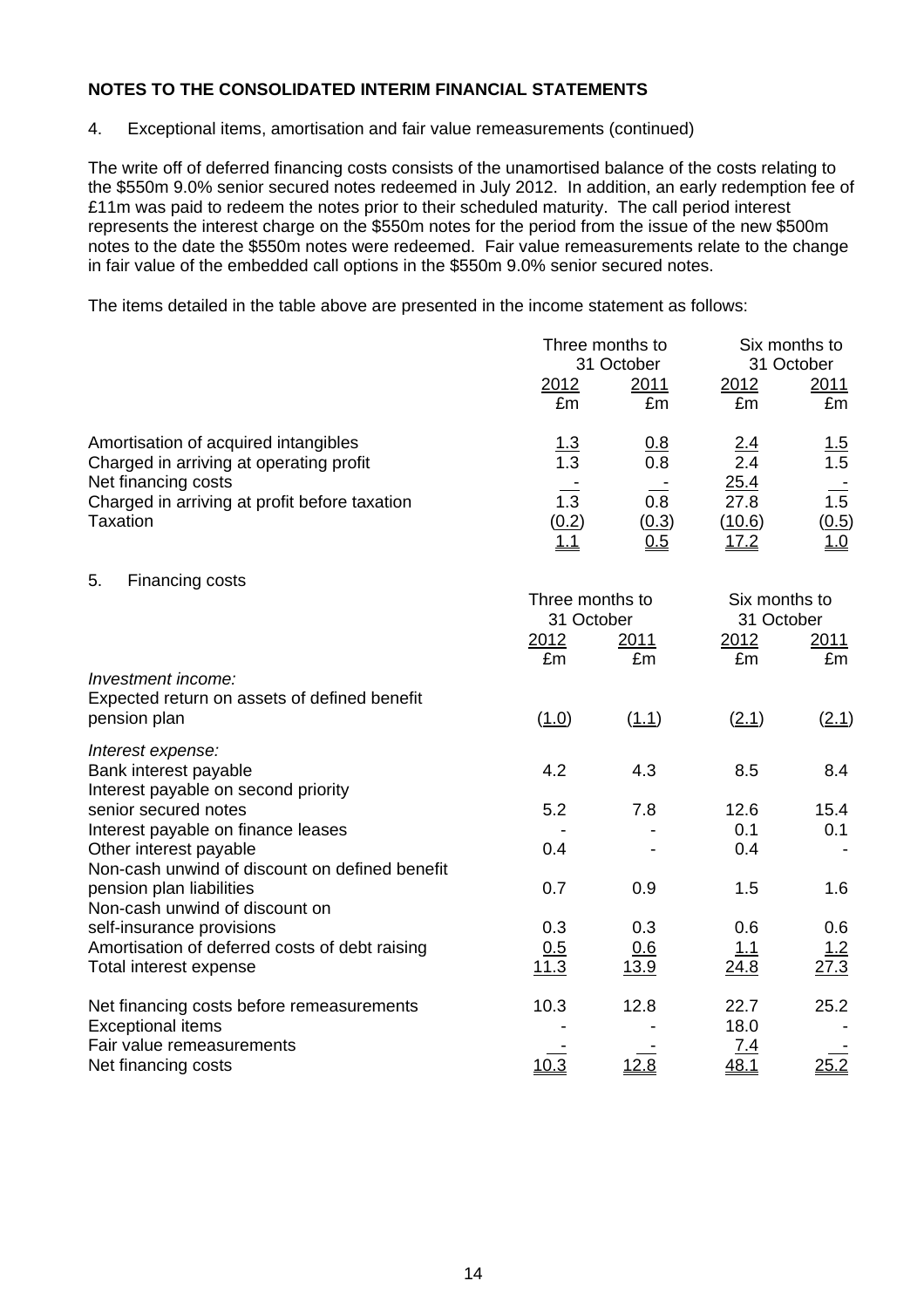#### 6. Taxation

The tax charge for the period has been computed using an estimated effective rate of 39% in the US (2011: 40%) and 25% in the UK (2011: 27%). The blended effective rate for the Group as a whole is 37% of the profit before tax, amortisation of acquired intangibles and fair value remeasurements.

The tax charge of £52.4m (2011: £31.2m) on the underlying pre-tax profit of £140.7m (2011: £84.4m) is as follows:

|                                                     | Six months to      |                    |
|-----------------------------------------------------|--------------------|--------------------|
|                                                     | 31 October         |                    |
|                                                     | 2012               | 2011               |
|                                                     | £m                 | £m                 |
| <b>Current tax</b>                                  |                    |                    |
| - Current tax on income for the period              | 5.8                | 4.5                |
| - Adjustment to prior year                          |                    | (0.1)              |
|                                                     | $\frac{0.3}{6.1}$  | 4.4                |
| Deferred tax                                        |                    |                    |
| - Origination and reversal of temporary differences | 46.1               | 26.3               |
|                                                     |                    |                    |
| - Adjustments to prior year                         | $\frac{0.2}{46.3}$ | $\frac{0.5}{26.8}$ |
|                                                     |                    |                    |
|                                                     |                    |                    |
| Tax on underlying activities                        | 52.4               | 31.2               |
|                                                     |                    |                    |
| Comprising:                                         |                    |                    |
| - UK tax                                            | 5.4                | 5.3                |
| - US tax                                            | <u>47.0</u>        | <u>25.9</u>        |
|                                                     | 52.4               | <u>31.2</u>        |

In addition, the tax credit of £10.6m (2011: £0.5m) on exceptional items (including amortisation of acquired intangibles and fair value remeasurements) of £27.8m (2011: £1.5m) consists of a deferred tax credit of £0.2m relating to the UK (2011: £0.2m) and £10.4m (2011: £0.3m) relating to the US.

#### 7. Earnings per share

Basic and diluted earnings per share for the three and six months ended 31 October 2012 have been calculated based on the profit for the relevant period and on the weighted average number of ordinary shares in issue during that period (excluding shares held in treasury and by the ESOT over which dividends have been waived). Diluted earnings per share are computed using the result for the relevant period and the diluted number of shares (ignoring any potential issue of ordinary shares which would be anti-dilutive).

These are calculated as follows:

|                                                            |                     | Three months to<br>31 October |                              | Six months to<br>31 October   |  |
|------------------------------------------------------------|---------------------|-------------------------------|------------------------------|-------------------------------|--|
|                                                            | 2012                | 2011                          | 2012                         | 2011                          |  |
| Profit for the financial period (£m)                       | <u>48.6</u>         | <u>31.5</u>                   | <u>71.1</u>                  | <u>52.2</u>                   |  |
| Weighted average number of shares (m) - basic<br>- diluted | 500.5<br>506.3      | 497.9<br>505.9                | <u>499.7</u><br>507.9        | 497.8<br>507.2                |  |
| Basic earnings per share<br>Diluted earnings per share     | <u>9.7p</u><br>9.5p | 6.3p<br>6.2p                  | <u>14.2p</u><br><u>14.0p</u> | <u> 10.5p</u><br><u>10.3p</u> |  |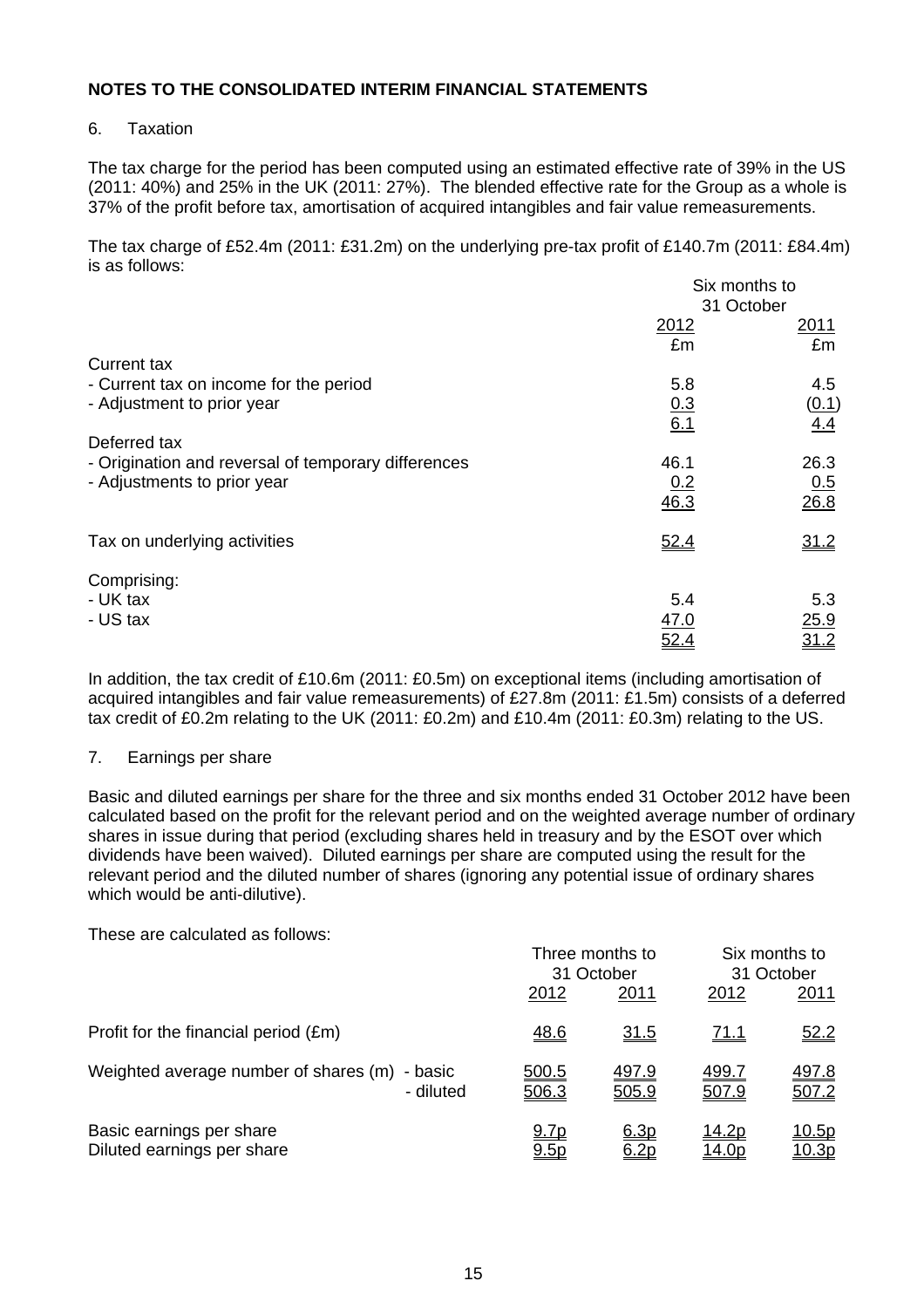#### 7. Earnings per share (continued)

Underlying earnings per share (defined in any period as the earnings before exceptional items, amortisation of acquired intangibles and fair value remeasurements for that period divided by the weighted average number of shares in issue in that period) and cash tax earnings per share (defined in any period as underlying earnings before other deferred taxes divided by the weighted average number of shares in issue in that period) may be reconciled to the basic earnings per share as follows:

|                                                                                                                       | Three months to<br>31 October                         |                                              | Six months to<br>31 October                         |                                         |
|-----------------------------------------------------------------------------------------------------------------------|-------------------------------------------------------|----------------------------------------------|-----------------------------------------------------|-----------------------------------------|
|                                                                                                                       | 2012                                                  | 2011                                         | 2012                                                | 2011                                    |
| Basic earnings per share<br>Exceptional items, amortisation of acquired                                               | 9.7 <sub>p</sub>                                      | 6.3p                                         | 14.2 <sub>p</sub>                                   | 10.5p                                   |
| intangibles and fair value remeasurements<br>Tax on exceptional items,                                                | 0.3p                                                  | 0.1 <sub>p</sub>                             | 5.6 <sub>p</sub>                                    | 0.3p                                    |
| amortisation and remeasurements<br>Underlying earnings per share<br>Other deferred tax<br>Cash tax earnings per share | 10.0 <sub>p</sub><br>5.1 <sub>p</sub><br><u>15.1p</u> | 6.4p<br>3.4 <sub>p</sub><br>9.8 <sub>p</sub> | <u>(2.1p)</u><br>17.7p<br>9.2 <sub>p</sub><br>26.9p | (0.1p)<br>10.7p<br>5.4p<br><u>16.1p</u> |

#### 8. Dividends

During the period, a final dividend in respect of the year ended 30 April 2012 of 2.5p (2011: 2.07p) per share was paid to shareholders costing £12.5m (2011: £10.3m).

#### 9. Property, plant and equipment

|                                    | 2012           | 2011           |               |               |
|------------------------------------|----------------|----------------|---------------|---------------|
|                                    | Rental         |                | Rental        |               |
|                                    | equipment      | Total          | equipment     | <u>Total</u>  |
| Net book value                     | £m             | £m             | £m            | £m            |
| At 1 May                           | 1,118.4        | 1,263.4        | 914.5         | 1,036.2       |
| Exchange difference                | 8.7            | 9.7            | 24.4          | 27.1          |
| <b>Reclassifications</b>           | (0.5)          |                | (0.2)         |               |
| Acquisitions                       |                |                | (0.3)         | (0.3)         |
| <b>Additions</b>                   | 302.8          | 341.1          | 219.4         | 253.5         |
| <b>Disposals</b>                   | (40.1)         | (43.6)         | (30.2)        | (34.1)        |
| Depreciation                       | <u>(99.2)</u>  | <u>(112.4)</u> | <u>(85.1)</u> | <u>(97.0)</u> |
| At 31 October                      | <u>1,290.1</u> | <u>1,458.2</u> | 1,042.5       | 1,185.4       |
| Called up share capital<br>10.     |                |                |               |               |
| Ordinary shares of 10p each:       |                |                |               |               |
|                                    | 31 October     | 30 April       | 31 October    | 30 April      |
|                                    | 2012           | 2012           | 2012          | 2012          |
|                                    | Number         | Number         | £m            | £m            |
| Authorised                         | 900,000,000    | 900,000,000    | 90.0          | 90.0          |
| Allotted, called up and fully paid | 553,325,554    | 553,325,554    | 55.3          | 55.3          |

At 31 October 2012, 50m shares were held by the Company and a further 2.8m shares were held by the Company's Employee Share Ownership Trust.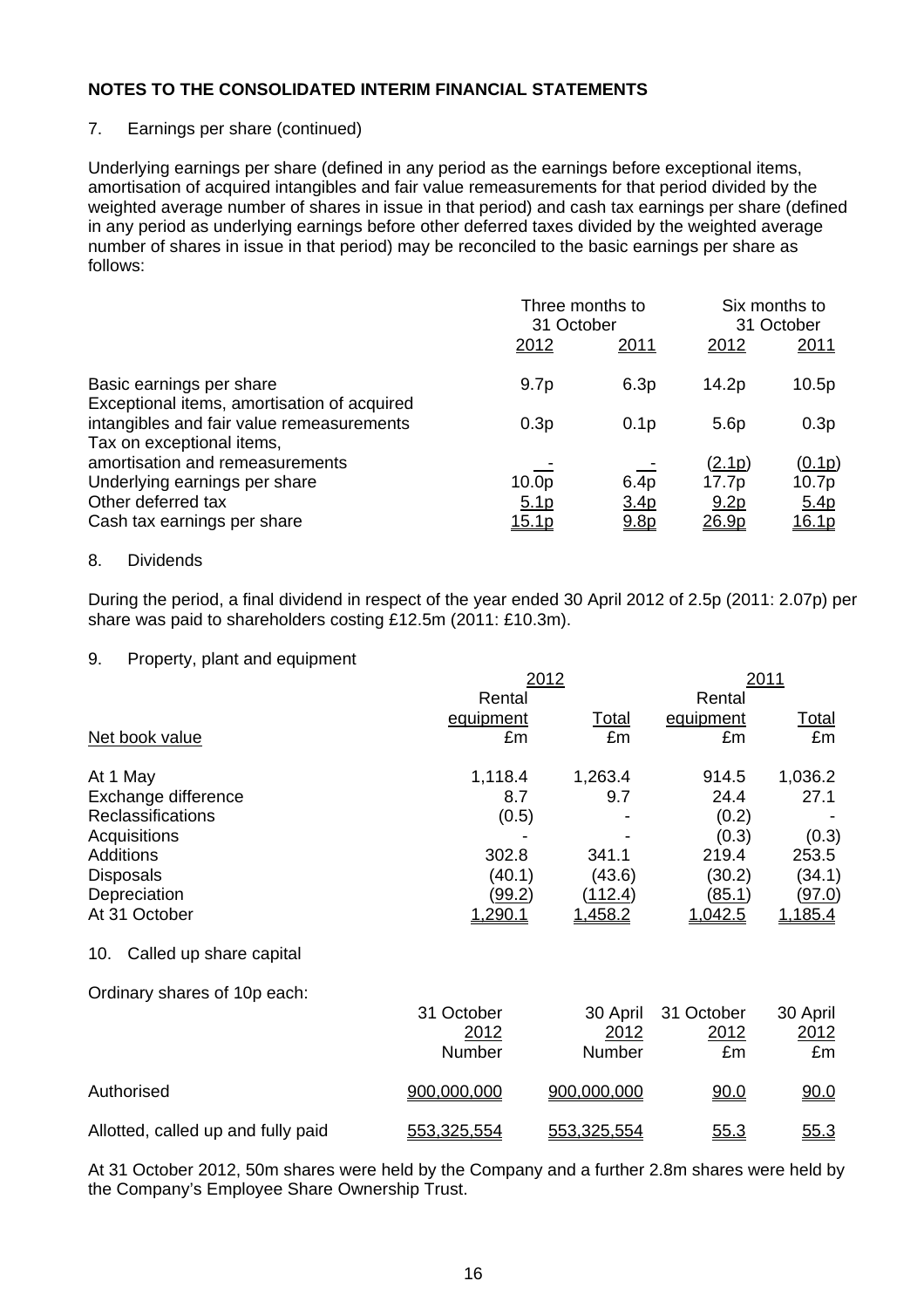| 11. Notes to the cash flow statement |
|--------------------------------------|
|                                      |

|                                                                               |        |          |             |                 | Six months to 31 October |
|-------------------------------------------------------------------------------|--------|----------|-------------|-----------------|--------------------------|
|                                                                               |        |          |             | 2012            | 2011                     |
|                                                                               |        |          |             | £m              | £m                       |
| Cash flow from operating activities<br>a)                                     |        |          |             |                 |                          |
| Operating profit before exceptional items and amortisation                    |        |          |             | 163.4           | 109.6                    |
| Depreciation                                                                  |        |          |             | 112.4           | 97.0                     |
| <b>EBITDA</b> before exceptional items                                        |        |          |             | 275.8           | 206.6                    |
| Profit on disposal of rental equipment                                        |        |          | (7.3)       | (5.4)           |                          |
| Profit on disposal of other property, plant and equipment                     |        |          |             | (1.3)           | (1.0)                    |
| (Increase)/decrease in inventories<br>Increase in trade and other receivables |        |          |             | (1.1)<br>(37.6) | 0.2<br>(29.5)            |
| (Decrease)/increase in trade and other payables                               |        |          |             | (8.7)           | 0.8                      |
| Exchange differences                                                          |        |          |             | 0.1             | 0.1                      |
| Other non-cash movements                                                      |        |          |             | <u>1.2</u>      | 1.2                      |
| Cash generated from operations before exceptional items                       |        |          |             |                 |                          |
| and changes in rental equipment                                               |        |          |             | <u> 221.1</u>   | <u>173.0</u>             |
|                                                                               |        |          |             |                 | Six months to 31 October |
|                                                                               |        |          |             | <u>2012</u>     | <u> 2011 </u>            |
|                                                                               |        |          |             | £m              | £m                       |
| Reconciliation to net debt<br>b)                                              |        |          |             |                 |                          |
| Decrease/(increase) in cash in the period                                     |        |          |             | 22.1            | (4.1)                    |
| Increase in debt through cash flow                                            |        |          |             | 182.9           | 89.0                     |
| Change in net debt from cash flows                                            |        |          |             | 205.0           | 84.9                     |
| Exchange differences                                                          |        |          |             | 3.5             | 26.4                     |
| Non-cash movements:                                                           |        |          |             |                 |                          |
| - deferred costs of debt raising                                              |        |          |             | 5.7             | 1.2                      |
| - capital element of new finance leases                                       |        |          |             | 0.2             | 1.0                      |
| Increase in net debt in the period                                            |        |          |             | 214.4           | 113.5                    |
| Opening net debt                                                              |        |          |             | 854.3           | 775.7                    |
| Closing net debt                                                              |        |          |             | 1,068.7         | 889.2                    |
| <b>Analysis of net debt</b><br>C)                                             |        |          |             |                 |                          |
|                                                                               | 1 May  | Exchange | Cash        | Non-cash        | 31 October               |
|                                                                               | 2012   | movement | <u>flow</u> | movements       | 2012                     |
|                                                                               | £m     | £m       | £m          | £m              | £m                       |
| Cash                                                                          | (23.4) |          | 22.1        |                 | (1.3)                    |
| Debt due within 1 year                                                        | 2.1    |          | (0.5)       | 0.7             | 2.3                      |
| Debt due after 1 year                                                         | 875.6  | 3.5      | 183.4       | 5.2             | 1,067.7                  |
| Total net debt                                                                | 854.3  | 3.5      | 205.0       | 5.9             | 1.068.7                  |

Details of the Group's debt are given in the Review of Second Quarter, Balance Sheet and Cash Flow accompanying these interim financial statements.

#### 12. Contingent liabilities

There have been no significant changes in contingent liabilities from those reported in the financial statements for the year ended 30 April 2012.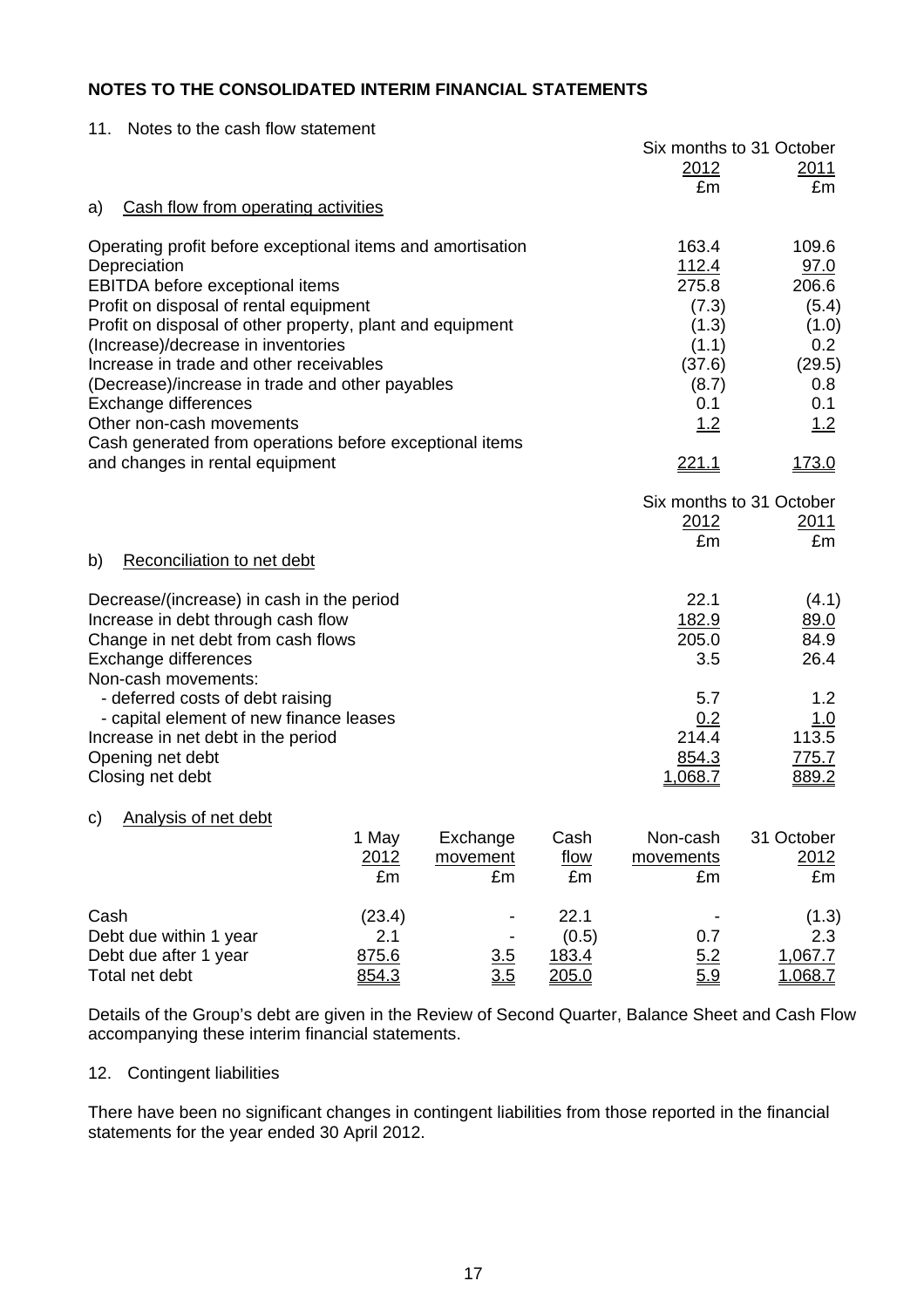#### 13. Post balance sheet event

On 20 November 2012, Sunbelt acquired the business and assets of JMR Industries, Ltd. ('JMR') for an initial consideration of \$32m with deferred consideration of up to \$12m payable over the next three years depending on future profitability. JMR is a single location energy-related business, renting and selling into the oil and gas industry. Had the acquisition taken place on 1 May 2012, then Group reported revenue and operating profit for the six months ended 31 October 2012 would have been higher by £10.2m (\$16.1m) and £2.6m (\$4.0m) respectively.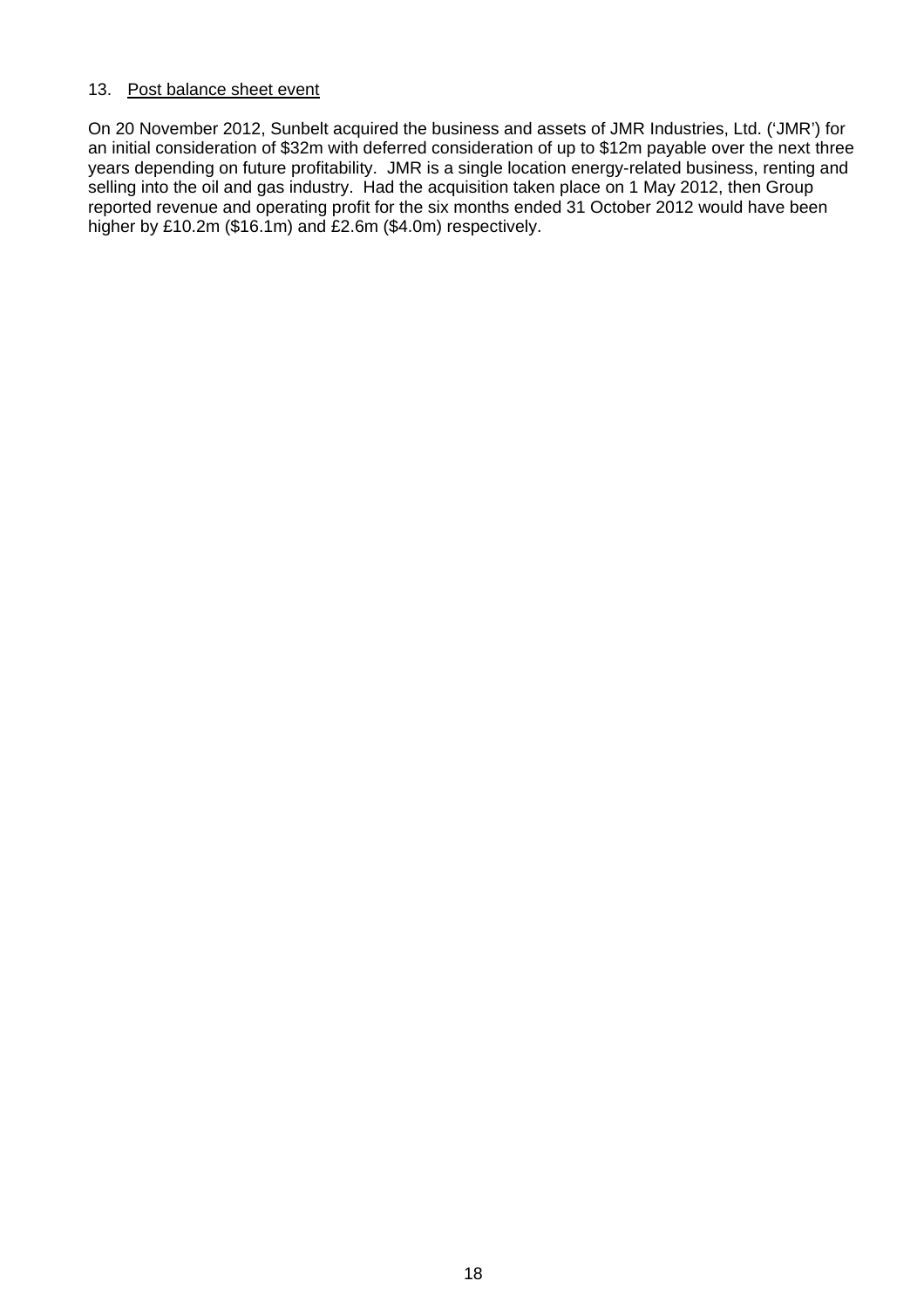### **REVIEW OF SECOND QUARTER, BALANCE SHEET AND CASH FLOW**

### **Second quarter**

|                                    | Revenue      |              | <b>EBITDA</b> |              | Operating profit |             |
|------------------------------------|--------------|--------------|---------------|--------------|------------------|-------------|
|                                    | 2012         | 2011         | 2012          | 2011         | 2012             | <u>2011</u> |
| Sunbelt in \$m                     | <u>481.1</u> | <u>414.7</u> | <u>211.2</u>  | <u>161.6</u> | <u>139.7</u>     | 99.6        |
| Sunbelt in £m                      | 301.5        | 259.3        | 132.6         | 101.0        | 87.6             | 62.2        |
| A-Plant                            | 53.9         | 47.6         | 16.4          | 13.5         | 4.4              | 3.0         |
| Group central costs                |              |              | (2.5)         | (1.8)        | (2.4)            | (1.8)       |
|                                    | 355.4        | 306.9        | 146.5         | <u>112.7</u> | 89.6             | 63.4        |
| Net financing costs                |              |              |               |              | (10.3)           | (12.8)      |
| Profit before tax and amortisation |              |              |               |              | 79.3             | 50.6        |
| Amortisation                       |              |              |               |              | (1.3)            | (0.8)       |
| Profit before taxation             |              |              |               |              | <u>78.0</u>      | 49.8        |
| <b>Margins</b>                     |              |              |               |              |                  |             |
| <b>Sunbelt</b>                     |              |              | 43.9%         | 39.0%        | 29.0%            | 24.0%       |
| A-Plant                            |              |              | 30.5%         | 28.4%        | 8.1%             | 6.3%        |
| Group                              |              |              | 41.2%         | 36.8%        | 25.2%            | 20.7%       |

Second quarter results continued the trends of recent quarters with Sunbelt's rental revenue growing 17% to \$428m (2011: \$367m). This comprised a 10% increase in fleet on rent and a 6% higher yield. In the UK, A-Plant's second quarter rental revenue grew by 9% to £48m (2011: £44m) including 13% growth in average fleet on rent, offset by a 3% yield decline.

Total revenue growth for the Group of 16% at constant rates included higher used equipment sales revenue of £27m (2011: £22m) as we increased capital expenditure and hence sold more used equipment.

Group pre-tax profit before amortisation of acquired intangibles grew to £79m from £51m. This reflected the operating profit growth and lower net financing costs of £10m (2011: £13m). After £1m of intangible amortisation, the statutory profit before tax was £78m (2011: £50m).

#### **Balance sheet**

| <b>Fixed assets</b>                                                                                        |                               | 2012                   |                                | <u> 2011</u>                          |
|------------------------------------------------------------------------------------------------------------|-------------------------------|------------------------|--------------------------------|---------------------------------------|
|                                                                                                            | Growth                        | Maintenance            | <b>Total</b>                   | <b>Total</b>                          |
| Sunbelt in \$m                                                                                             | <u>246.1</u>                  | 169.8                  | 415.9                          | 316.1                                 |
| Sunbelt in £m<br>A-Plant<br>Total rental equipment<br>Delivery vehicles, property improvements & computers | 152.8<br><u>19.6</u><br>172.4 | 105.4<br>25.0<br>130.4 | 258.2<br>44.6<br>302.8<br>38.3 | 195.9<br>23.5<br>219.4<br><u>34.1</u> |
| <b>Total additions</b>                                                                                     |                               |                        | <u>341.1</u>                   | 253.5                                 |

Capital expenditure in the first half totalled £341m (2011: £253m) with £303m invested in the rental fleet (2011: £219m). Expenditure on rental equipment was 89% of total capital expenditure with the balance relating to the delivery vehicle fleet, property improvements and to computer equipment.

US demand remained strong and, as a result, \$246m of rental equipment capital expenditure was spent on growth while \$170m was invested in replacement of existing fleet. The growth proportion is estimated on the basis of the assumption that maintenance capital expenditure in any period is equal to the original cost of equipment sold.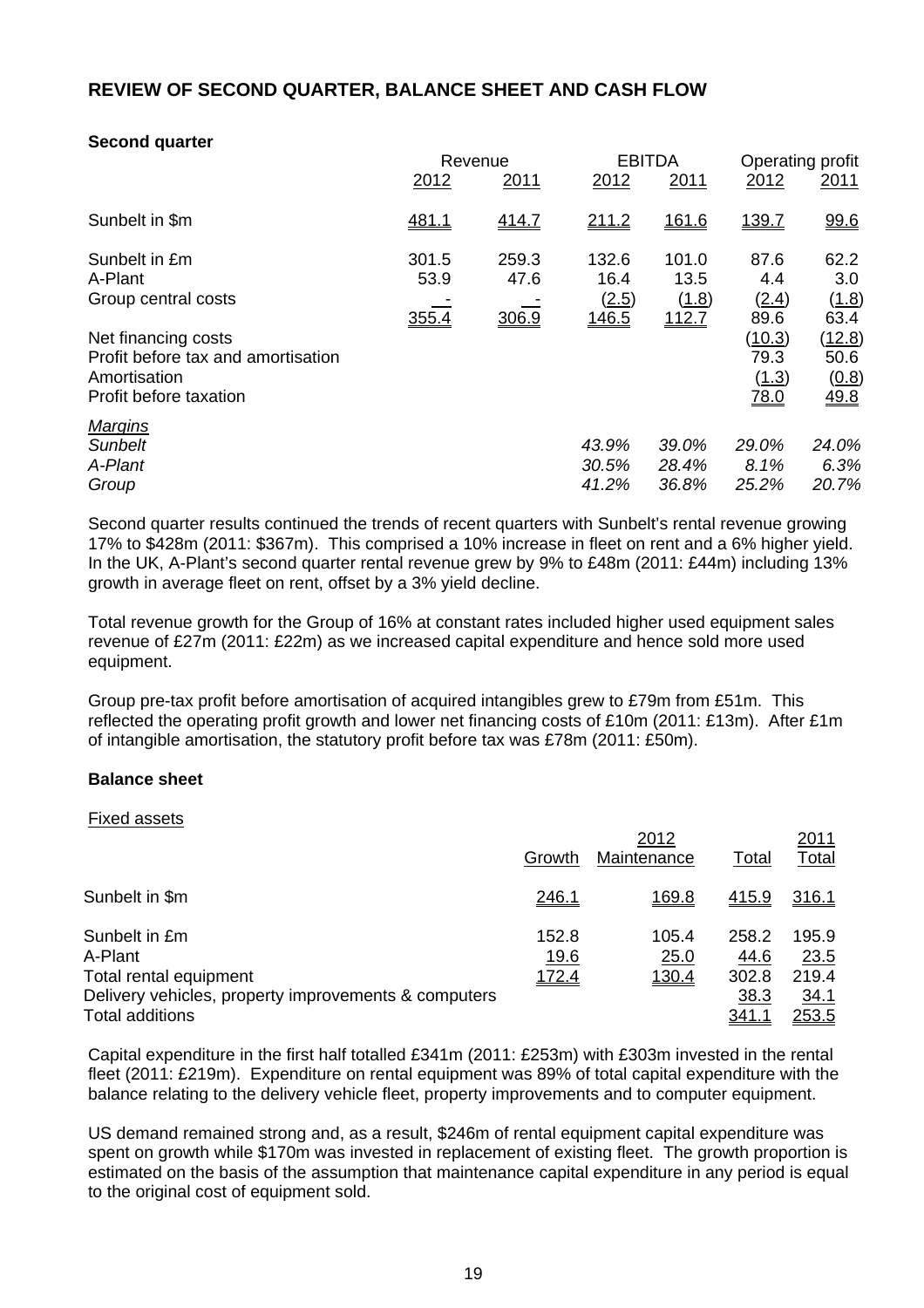The average age of the Group's serialised rental equipment, which constitutes the substantial majority of our fleet, at 31 October 2012 was 32 months (2011: 39 months) on a net book value basis. Sunbelt's fleet had an average age of 31 months (2011: 38 months) while A-Plant's fleet had an average age of 38 months (2011: 42 months).

|                          |                              |                               |                              |                    | LTM               | LTM         |
|--------------------------|------------------------------|-------------------------------|------------------------------|--------------------|-------------------|-------------|
|                          |                              | Rental fleet at original cost |                              |                    | dollar            | physical    |
|                          | 31 Oct 2012                  | 30 April 2012                 | LTM average                  | revenue            | utilisation       | utilisation |
| Sunbelt in \$m           | 2,698                        | 2,453                         | 2,490                        | 1,452              | <u>58%</u>        | <u>70%</u>  |
| Sunbelt in £m<br>A-Plant | 1,675<br>378<br><u>2,053</u> | 1,511<br>358<br><u>1,869</u>  | 1,545<br>359<br><u>904، </u> | 919<br>175<br>.094 | 58%<br><u>49%</u> | 70%<br>65%  |

Dollar utilisation is defined as rental revenue divided by average fleet at original (or "first") cost and, measured over the last twelve months to 31 October 2012, rose to 58% at Sunbelt (2011: 55%) and 49% at A-Plant (2011: 48%). Physical utilisation is time based utilisation, which is calculated as the daily average of the original cost of equipment on rent as a percentage of the total value of equipment in the fleet at the measurement date. Measured over the last twelve months to 31 October 2012, average physical utilisation was 70% in Sunbelt (2011: 69%) and 65% at A-Plant (2011: 68%). At Sunbelt, physical utilisation is measured for equipment with an original cost in excess of \$7,500 which comprised approximately 92% of its fleet at 31 October 2012.

#### Trade receivables

Receivable days at 31 October were 45 days (2011: 47 days). The bad debt charge for the six months ended 31 October 2012 as a percentage of total turnover was 0.6% (2011: 0.8%). Trade receivables at 31 October 2012 of £185m (2011: £162m) are stated net of allowances for bad debts and credit notes of £16m (2011: £16m) with the allowance representing 8.0% (2011: 9.0%) of gross receivables.

#### Trade and other payables

Group payable days were 62 days in 2012 (2011: 61 days) with capital expenditure related payables, which have longer payment terms, totalling £68m (2011: £55m). Payment periods for purchases other than rental equipment vary between 7 and 60 days and for rental equipment between 30 and 120 days.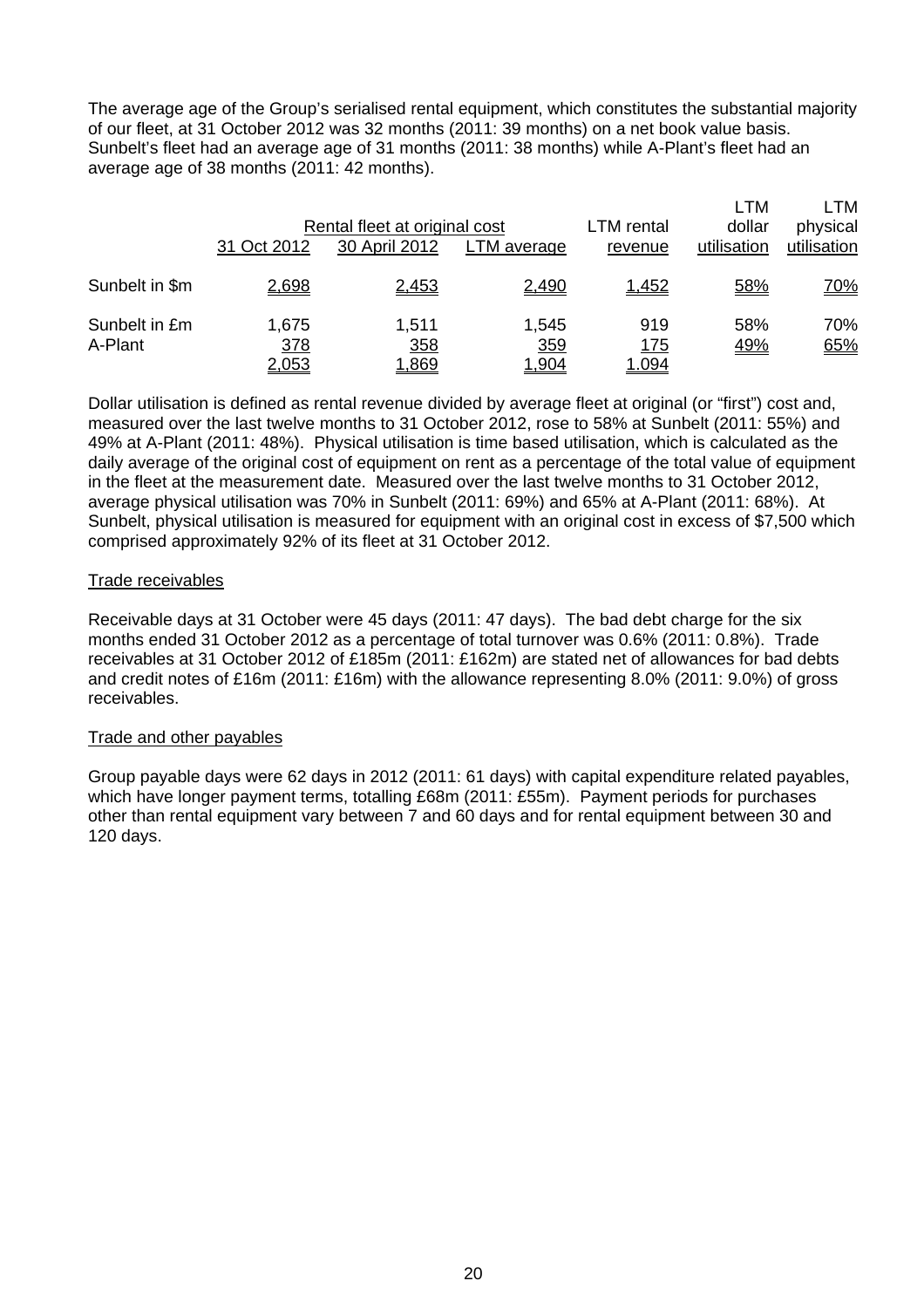#### **Cash flow and net debt**

|                                                                                                                   | Six months to     |                  | LTM to                      | Year to                           |
|-------------------------------------------------------------------------------------------------------------------|-------------------|------------------|-----------------------------|-----------------------------------|
|                                                                                                                   | 31 October        |                  | 31 October                  | 30 April                          |
|                                                                                                                   | 2012              | 2011             | 2012                        | 2012                              |
|                                                                                                                   | £m                | £m               | £m                          | £m                                |
| <b>EBITDA before exceptional items</b>                                                                            | <u>275.8</u>      | 206.6            | 450.3                       | 381.1                             |
| Cash inflow from operations before exceptional<br>items and changes in rental equipment<br>Cash conversion ratio* | 221.1<br>80.2%    | 173.0<br>83.7%   | 412.7<br>91.7%              | 364.6<br>95.7%                    |
| Maintenance rental capital expenditure paid                                                                       | (174.5)           | (137.3)          | (259.6)                     | (222.4)                           |
| Payments for non-rental capital expenditure                                                                       | (39.8)            | (32.9)           | (56.7)                      | (49.9)                            |
| Rental equipment disposal proceeds                                                                                | 42.3              | 34.3             | 91.4                        | 83.4                              |
| Other property, plant and equipment disposal proceeds                                                             | 6.0               | 4.7              | 8.1                         | 6.8                               |
| Tax paid                                                                                                          | (2.7)             | (2.4)            | (7.7)                       | (7.4)                             |
| Financing costs paid<br>Cash inflow before growth capex and                                                       | (21.2)            | (24.6)           | (45.7)                      | (49.1)                            |
| payment of exceptional costs                                                                                      | 31.2              | 14.8             | 142.5                       | 126.0                             |
| Growth rental capital expenditure paid                                                                            | (198.8)           | (87.4)           | (246.8)                     | (135.4)                           |
| Exceptional costs paid<br>Total cash used in operations<br><b>Business acquisitions</b>                           | (14.8)<br>(182.4) | (2.0)<br>(74.6)  | (16.1)<br>(120.4)           | <u>(3.3)</u><br>(12.7)            |
| <b>Total cash absorbed</b><br>Dividends paid                                                                      | (182.4)<br>(12.5) | (74.6)<br>(10.3) | (21.9)<br>(142.3)<br>(17.5) | <u>(21.9)</u><br>(34.6)<br>(15.3) |
| Purchase of own shares by the ESOT                                                                                | (10.1)            | <u>(84.9)</u>    | (12.7)                      | (3.5)                             |
| Increase in net debt                                                                                              | <u>(205.0)</u>    |                  | (172.5)                     | <u>(53.4)</u>                     |

\* Cash inflow from operations before exceptional items and changes in rental equipment as a percentage of EBITDA before exceptional items.

Cash inflow from operations before payment of exceptional costs and the net investment in the rental fleet increased by 28% to £221m. Reflecting a seasonal increase in working capital (particularly trade receivables), the first half cash conversion ratio was 80.2% (2011: 83.7%). As the year progresses we anticipate that these seasonal impacts on working capital will substantially reverse.

Total payments for capital expenditure (rental equipment and other PPE) in the first half were £413m, higher than the £341m of capital expenditure due to the impact of supplier payment terms. Disposal proceeds received totalled £48m, giving net payments for capital expenditure of £365m in the first half (2011: £219m). Financing costs paid totalled £21m (2011: £25m) while tax payments were £3m (2011: £2m).

Accordingly, in the first half the Group generated £31m (2011: £15m) of net cash before discretionary investments made to enlarge the size and hence earning capacity of its rental fleet. After growth capital expenditure and exceptional costs, there was a net cash outflow of £182m (2011: £75m).

#### Net debt

|                                                     |                | 31 October   | 30 April    |
|-----------------------------------------------------|----------------|--------------|-------------|
|                                                     | 2012           | 2011         | <u>2012</u> |
|                                                     | £m             | £m           | £m          |
| First priority senior secured bank debt             | 762.9          | 573.3        | 539.9       |
| Finance lease obligations                           | 3.4            | 3.2          | 3.8         |
| 9% second priority senior secured notes, due 2016   |                | 335.6        | 334.0       |
| 6.5% second priority senior secured notes, due 2022 | 303.7          |              |             |
|                                                     | 1,070.0        | 912.1        | 877.7       |
| Cash and cash equivalents                           | (1.3)          | (22.9)       | (23.4)      |
| Total net debt                                      | <u>1.068.7</u> | <u>889.2</u> | 854.3       |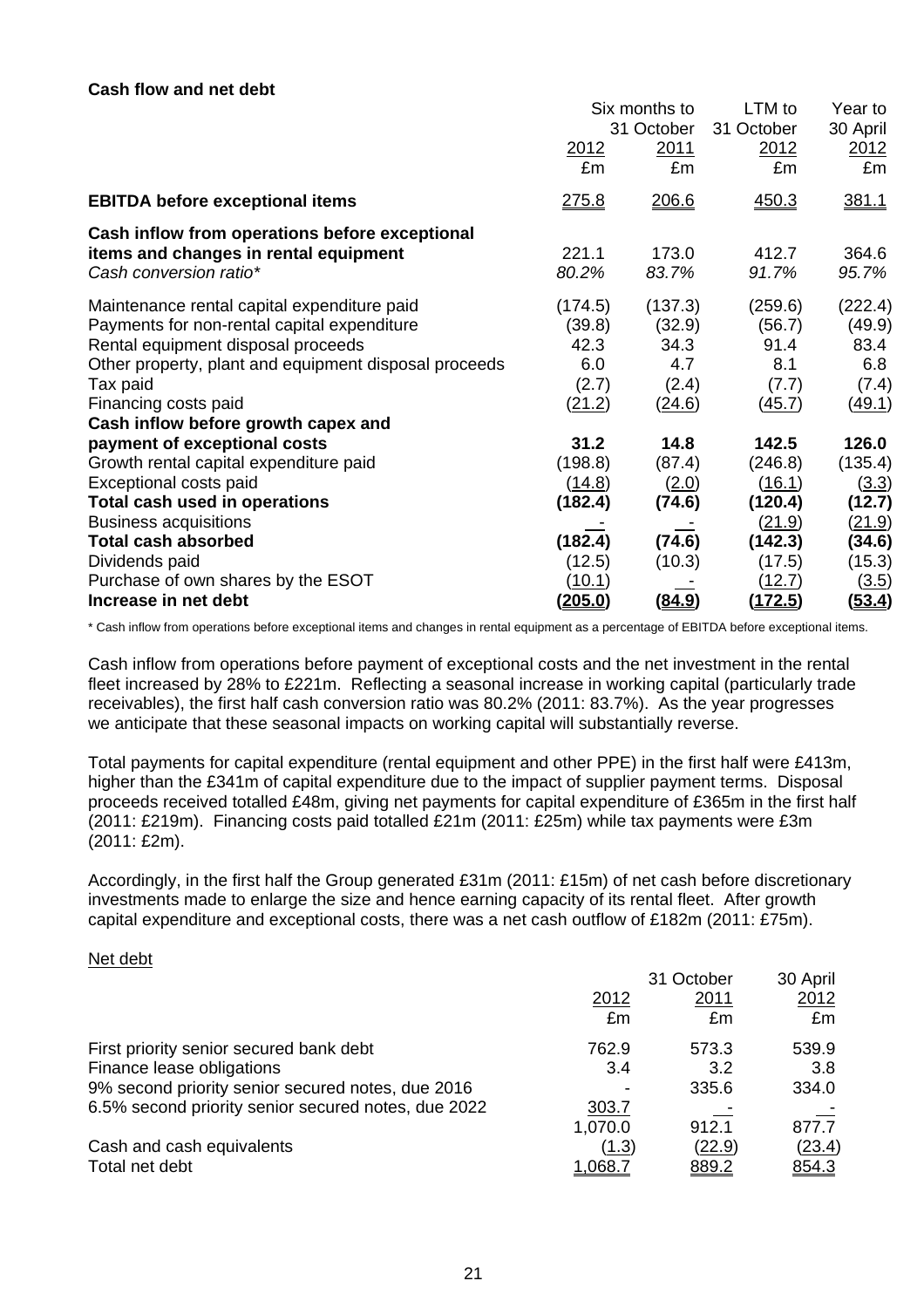Net debt at 31 October 2012 was £1,069m with the increase since 30 April 2012 reflecting an adverse exchange impact of £4m and the net cash outflow set out above. The Group's EBITDA for the twelve months ended 31 October 2012 was £450m and the ratio of net debt to EBITDA was therefore 2.4 times at 31 October 2012 (2011: 2.7 times).

Under the terms of our asset-based senior bank facility, \$1.8bn is committed until March 2016, whilst the new \$500m senior secured notes mature in July 2022. Our debt facilities therefore remain committed for the long term, with an average of 5.2 years remaining at 31 October 2012. The weighted average interest cost of these facilities (including non-cash amortisation of deferred debt raising costs) is approximately 4.1%. The terms of the new \$500m senior secured notes are similar to the redeemed \$550m notes with financial performance covenants only measured at the time new debt is raised.

There are two financial performance covenants under the asset-based first priority senior bank facility:

- funded debt to LTM EBITDA before exceptional items not to exceed 4.0 times; and
- a fixed charge ratio (comprising LTM EBITDA before exceptional items less LTM net capital expenditure paid in cash over the sum of scheduled debt repayments plus cash interest, cash tax payments and dividends paid in the last twelve months) which must be equal to or greater than 1.1 times.

These covenants do not, however, apply when excess availability (the difference between the borrowing base and net facility utilisation) exceeds \$216m. At 31 October 2012 availability under the bank facility was \$685m, including \$160m of suppressed availability (\$735m at 30 April 2012) meaning that covenants were not measured at 31 October 2012 and are unlikely to be measured in forthcoming quarters. However, as a matter of good practice, we still calculate the covenant ratios each quarter. At 31 October 2012, as a result of the significant investment in our rental fleet, the fixed charge ratio, as expected, did not meet the covenant requirement whilst the leverage ratio did so comfortably. The fact the fixed charge ratio is currently below 1.1 times does not cause concern given the strong availability and management's ability to flex capital expenditure downwards at short notice. Accordingly, the accounts are prepared on a going concern basis.

#### **Principal risks and uncertainties**

Risks and uncertainties in achieving the Group's objectives for the remainder of the financial year, together with assumptions, estimates, judgements and critical accounting policies used in preparing financial information remain unchanged from those detailed in the 2012 Annual Report and Accounts on pages 18 to 25. Our business is subject to significant fluctuations in performance from quarter to quarter as a result of seasonal effects. Commercial construction activity tends to increase in the summer and during extended periods of mild weather and to decrease in the winter and during extended periods of inclement weather. Furthermore, due to the incidence of public holidays in the US and the UK, there are more billing days in the first half of our financial year than the second half leading to our revenues normally being higher in the first half. On a quarterly basis, the second quarter is typically our strongest quarter, followed by the first and then the third and fourth quarters.

In addition, the current trading and outlook section of the interim statement provides commentary on market and economic conditions for the remainder of the year.

Fluctuations in the value of the US dollar with respect to the pound sterling have had, and may continue to have, a significant impact on our financial condition and results of operations as reported in pounds due to the majority of our assets, liabilities, revenues and costs being denominated in US dollars. All our debt was denominated in US dollars at 31 October 2012 and represented approximately 75% of the value of dollar-denominated net assets (other than debt) providing a partial, but substantial, hedge against currency fluctuations. The dollar interest payable on this debt also limits the impact of changes in the dollar exchange rate on our pre-tax profits and earnings. Based on the current currency mix of our profits and on dollar debt levels, interest and exchange rates at 31 October 2012, a 1% change in the US dollar exchange rate would impact pre-tax profit by £1.8m.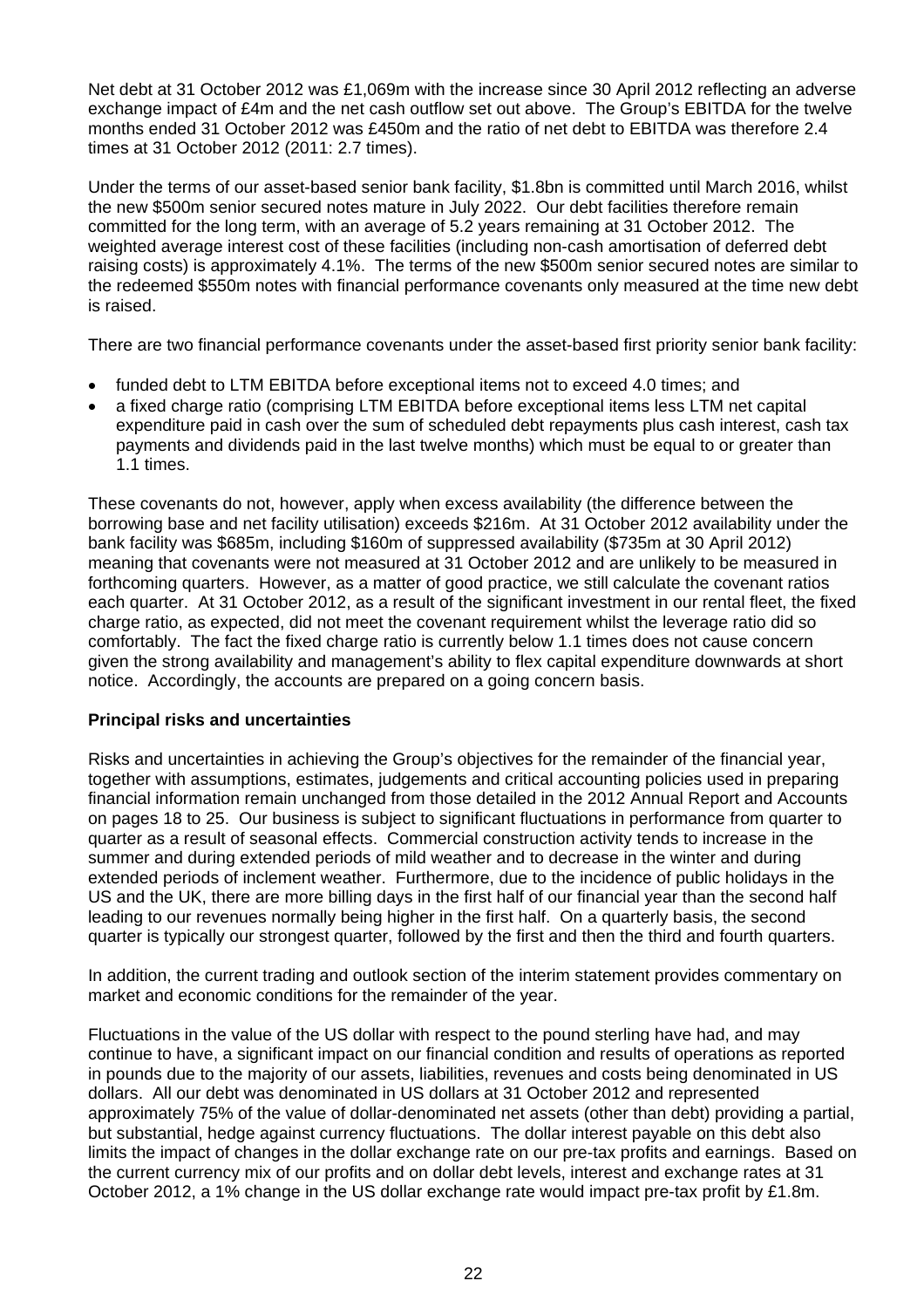#### **OPERATING STATISTICS**

|                  |              | Number of rental stores |            |            | Staff numbers |          |  |
|------------------|--------------|-------------------------|------------|------------|---------------|----------|--|
|                  |              | 31 October              |            | 31 October |               | 30 April |  |
|                  | <u> 2012</u> | 2011                    | 2012       | 2012       | <u>2011</u>   | 2012     |  |
| Sunbelt          | 372          | 359                     | 376        | 6,822      | 6,444         | 6,605    |  |
| A-Plant          | 110          | 108                     | 109        | 1,916      | 1,891         | 1,939    |  |
| Corporate office |              |                         |            | <u> 10</u> | 11            | 11       |  |
| Group            | <u>482</u>   | <u>467</u>              | <u>485</u> | 8,748      | 8.346         | 8,555    |  |

Sunbelt's rental store number includes 31 Sunbelt at Lowes stores at 31 October 2012 (40 at 30 April 2012).